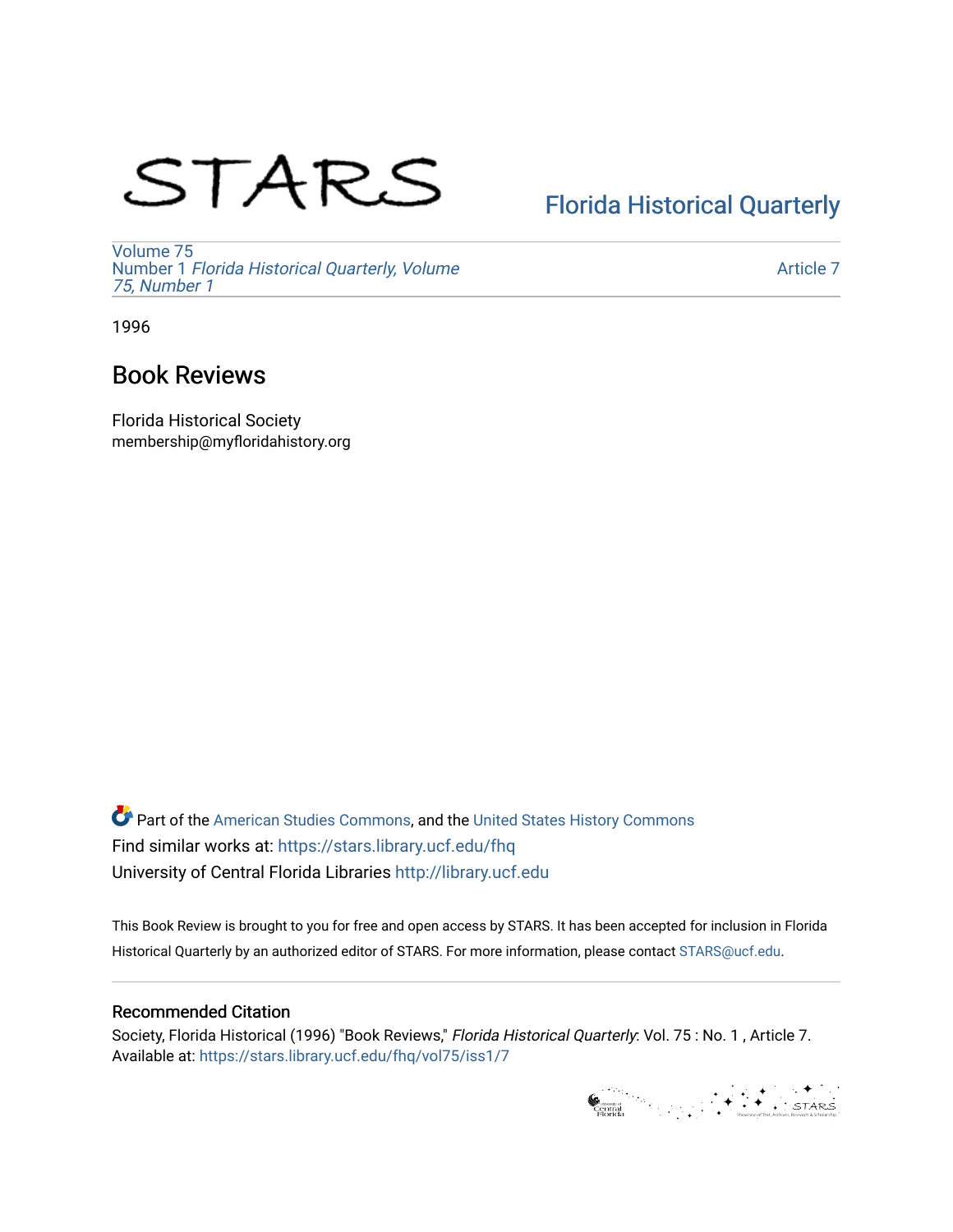*Spanish Treasure Fleets.* By Timothy R. Walton. (Sarasota: Pineapple Press, 1994. xiii, 256 pp. Preface, photographs, maps, illustrations, appendices, glossary of Spanish terms, notes, recommendations for further reading, index. \$24.95 cloth.)

Timothy Walton's fine work emphasizes the worldwide scope of the Spanish colonial maritime trade system and describes this complex organization, including not only ships, their crews and supplies, but also merchants, miners, and metropolitan and colonial governments. He demonstrates how European skill and determination, applied to the extraction of precious metals and the organization of the treasure fleets, led to European domination of much of the world. He points out an early connection with Florida history through the charismatic figure of Pedro Menéndez de Avilés, who not only founded St. Augustine but also laid out the classic format for the operation of the Spanish fleets.

Walton calls this a study about money, and indeed he traces the circulation of some four billion pesos in Spanish silver and gold over three centuries; he follows the evolution of this circulation into modern economic systems, utilizing paper currencies instead of pieces of eight and doubloons. Walton demonstrates the universality of the Spanish system by showing how Thomas Jefferson was the first to recommend that the new Unites States adapt the weight and purity of the Spanish peso to a decimal currency. In 1815, the last silver-laden galleon left Acapulco for Manila. In 1820, the final ship left Vera Cruz bound for Spain with silver. Walton discloses the later interaction upon the life of Asia of a continuing demand for American silver, a growing market for tea, and the corollary rise of the growth and distribution of opium.

Florida history related in several ways to the Spanish fleets. The very *raison d 'etre* of the Florida *presidio* was the protection of a key maritime passage— that part of the homebound galleons' route which lay between Florida and the Bahamas. Moreover, Florida's vital Royal subsidy, the *situado,* only came to St. Augustine from the *Tierra Firme* or New Spain treasuries by sea; necessary supplies and reinforcements had to come the same way. Moreover, the effects of the fleet disasters of 1622, 1715, and 1733 were strongly felt in the

[75]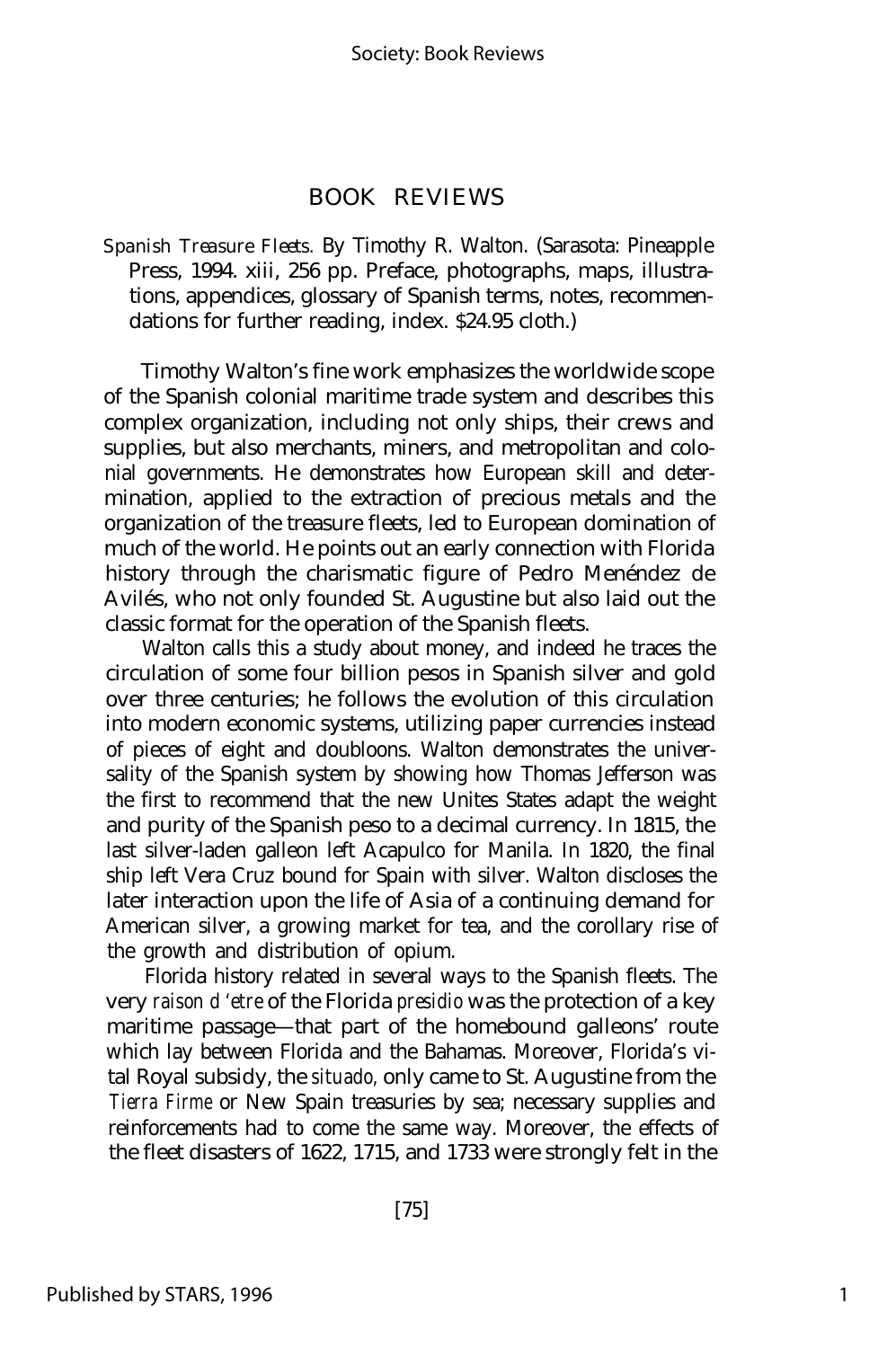Florida colony. Finally, the 18th century European dynastic wars engendered the Spanish-English North American rivalry which ravaged the Georgia coast and led to two sieges of St. Augustine by land and sea. Those wars had dramatic effect upon Spain, no longer a first-class power. The treaties which ended the Seven Years' War dictated that Florida would be British. The acquisition of Minorca by Britain also led to the emigration to Florida of more than 1,000 Minorcans; they have been an important demographic factor here ever since. Spain's resurgence in the years of the American Revolution and the victory of Bernardo de Gálvez at Pensacola helped us gain our independence but returned the Floridas to Spain until 1821, when they were annexed to the United States. During those years of warfare, Spain replaced her regular New Spain and *Tierra Firma* fleets with small squadrons of powerful warships to carry the coin and precious metals. At the end of the 18th century, Spain eased the rigor of long-held navigation laws and opened many ports to freer trade.

Timothy Walton closes his book with an objective analysis of the rediscovery of the Spanish treasure fleets through historical research and the activities of modern treasure salvors. This is an excellent, well-written and tightly organized study of an organism which Timothy Walton judges to have been a general success in protecting its valuable cargoes. Above all, he shows how it prefigured and led to the modem world financial system.

**Flagler College** EUGENE LYON

*Florida in Poetry: A History of the Imagination.* Edited by Jane Anderson Jones and Maurice J. O'Sullivan. (Sarasota: Pineapple Press, 1995. xix, 295 pp. Introduction, prologue, epilogue, glossary, acknowledgments, permissions, index. \$24.95 hardcover.)

Compiling an anthology of poems about a land that has been settled for hundreds of years is no easy task. The editors, both English teachers at Florida colleges, have succeeded and made accessible for the first time in one place 286 poems that trace the history of the literary imagination of this land/territory/state. In choosing among hundreds of poets and thousands of poems, the editors have done a commendable job of including a cross-section of the well-known writers who lived here a long time (Elizabeth Bishop, Donald Justice, James Merrill) or not at all (Oliver Goldsmith, Ol-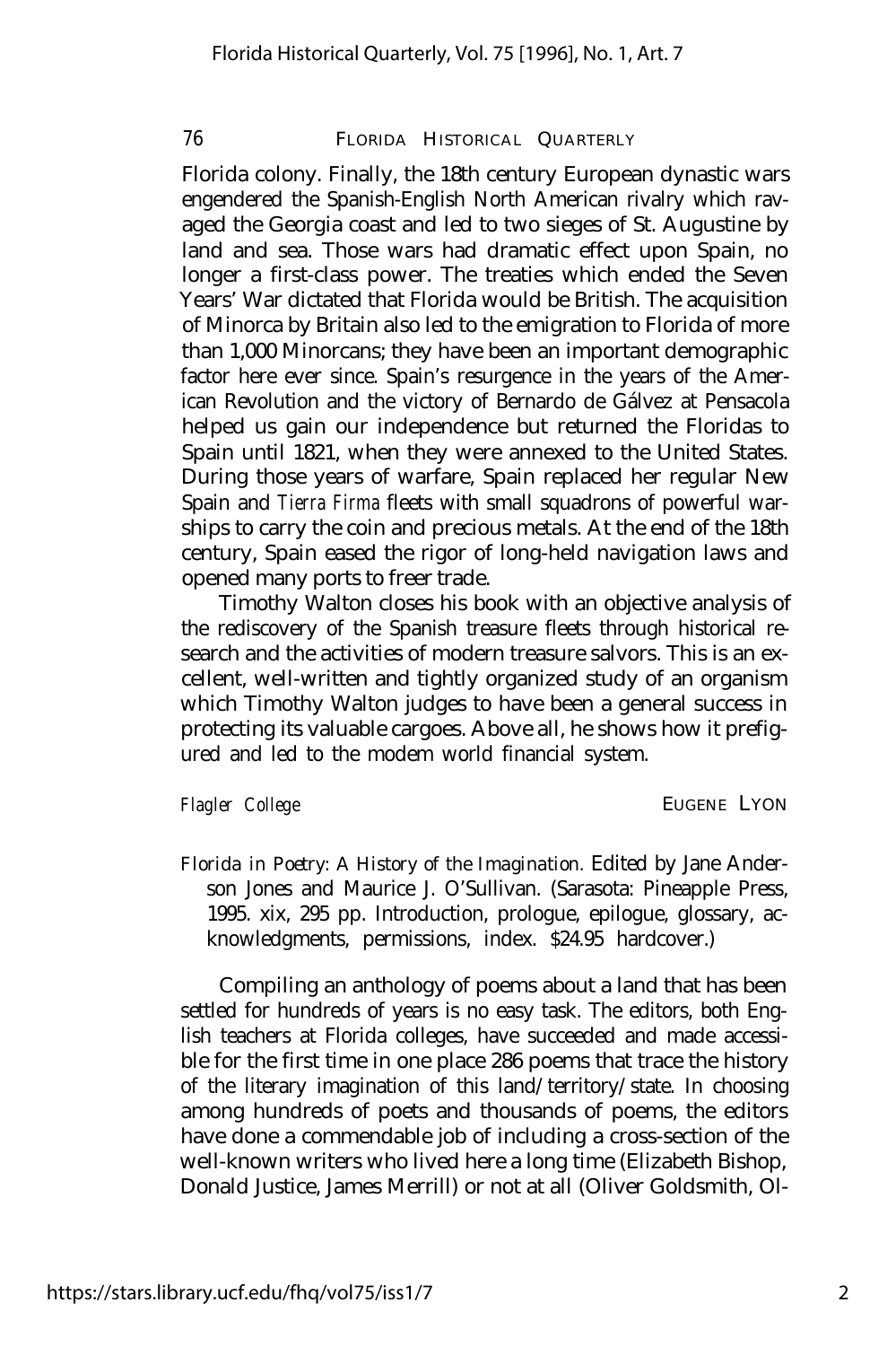iver Wendell Holmes, Walt Whitman); or who were here a very short time, but who wrote either the first poems about the new land (Nicholas Le Challeux) or memorable works about the state (Richard Eberhart) or social commentary (Langston Hughes); or who lived and worked here but wrote about non-Florida subjects (Zora Neale Hurston, James Weldon Johnson).

This work, which dovetails nicely with the non-fiction/fiction collection edited by O'Sullivan and Jack C. Lane, *The Florida Reader* (1991), contains a comprehensive, manageable body of literature that should appeal to both the serious student of Southern literature and the historian interested in Florida's depiction in poetry.

As with much of Florida literature, one may be surprised at just who wrote about the state, for example, the poets associated with other parts of the country (Stephen Vincent Benet, Robert Frost, Sidney Lanier). Another surprise might be learning of writers, better-known for fiction or nonfiction writing, who wrote commendable poems about Florida (Marjory Stoneman Douglas, Stetson Kennedy, Tennessee Williams).

Historians can find new angles for approaching Florida history, whether first European contacts with Native Americans or battles that shaped our destiny or personages that made an impact. What is not surprising is the range of responses to Florida, from disillusion ("Whoever wishes to go to Florida/Let him go where I have been/And return dry and arid/And worn out by rot." [Le Challeux, 1565]) to high praise ("It is a new world/full of charms and comely/with many diverse colors,/a flowered and delightful meadow/with birds of a thousand kinds" [de Flores, 1571]).

Or readers could take one aspect, for example, the mythical Fountain of Youth, and find six different poems with different angles, from the positive ("Having drunk its water a few times,/ bathing their sagging figures,/they lost the ugliness of old age" [de Castellanos, 1589]) to the negative ("But his skin/Had lost no wrinkle, not one liver spot— " [Kennedy, 1994]).

And if our acquaintances and students scoff at poetry ("I never really liked poems when I was in school"), everyone should enjoy the last part: A Florida Bestiary, which brings together poems about gators, birds, manatees, the polar bear at Miami's zoo, even the lowly cockroach. Occasionally we can see what unexpected source inspired a poet, as for exampIe when a newspaper article about the death of the last dusky seaside sparrow led one writer to write about the extinction of another indigenous species: "Tomorrow we can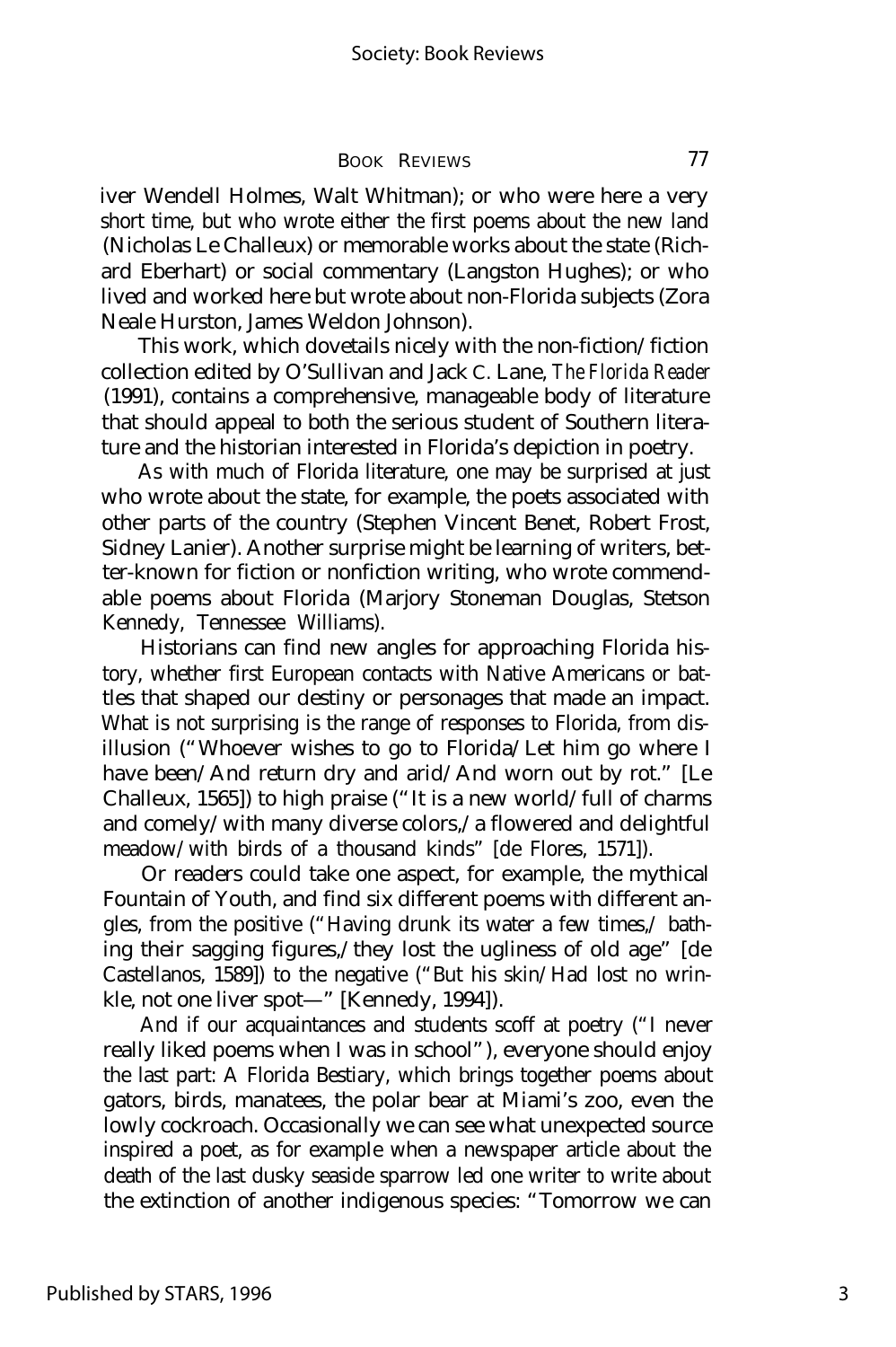put it on a stamp,/a first-day cover with Key Largo rat,/Schaus swallowtail, Florida swamp/crocodile, and fading cotton mouse."

The book is easy to use with its thematic organization, a table of contents that includes the birth and death dates of the poets, the date of the poem in the text, a glossary of literary terms, occasional marginalia, and a useful index.

*University of Florida* KEVIN M. MCCARTHY

*The Columbia Restaurant Spanish Cookbook.* By Adela Hernandez Gonzmart and Ferdie Pacheco. (Gainesville: University Press of Florida, 1995. xxv, 294 pp. Preface, photographs, glossary, index. \$24.95.)

This book comprises more than a collection of recipes from the kitchens of Tampa's famous Columbia Restaurant and of its "heart," Adela Hemandez Gonzmart. Co-authored by the granddaughter of the Columbia's founder and physician-artist-writer Ferdie Pacheco, the book is a history of the restaurant and a biography of Mrs. Gonzmart as well, more or less in chronological order. The authors have chosen to use two voices throughout: Ferdie's thirdperson narrative alternates with Adela's first-person account. The text's third component is its collection of interesting recipes, in standard cookbook format at the end of each chapter. These are complemented by photographs of the award-winning restaurant and the family associated with it since its founding, sometimes with Pacheco's humorous captions. Of potential interest not only to those concerned with cooking and restaurants, the book also provides background information on some Spanish wines and especially on the foods and customs of Tampa's latinos. This reviewer was engaged by the detailed information on the proper preparation of the local Cuban-style *cafe con leche,* and of Tampa's inimitable but misnamed Cuban bread. Provided too is a description of the Christmas Eve suppers of local Cuban, Spanish and Sicilian families in bygone years. Readers can also glean bits of historical background, such as the fact that cigar workers paid five dollars per month for their meals at the Columbia. The family's story is based on personal experience, "the bulk of the book . . . based on the contributions of the proprietors, Casimiro and Lawrence Hernandez, and Adela, Cesar, Richard and Casey Gonzmart" (xxii). Pacheco himself is well-acquainted with the Columbia; he worked as a waiter there in his youth, and his family and that of the propri-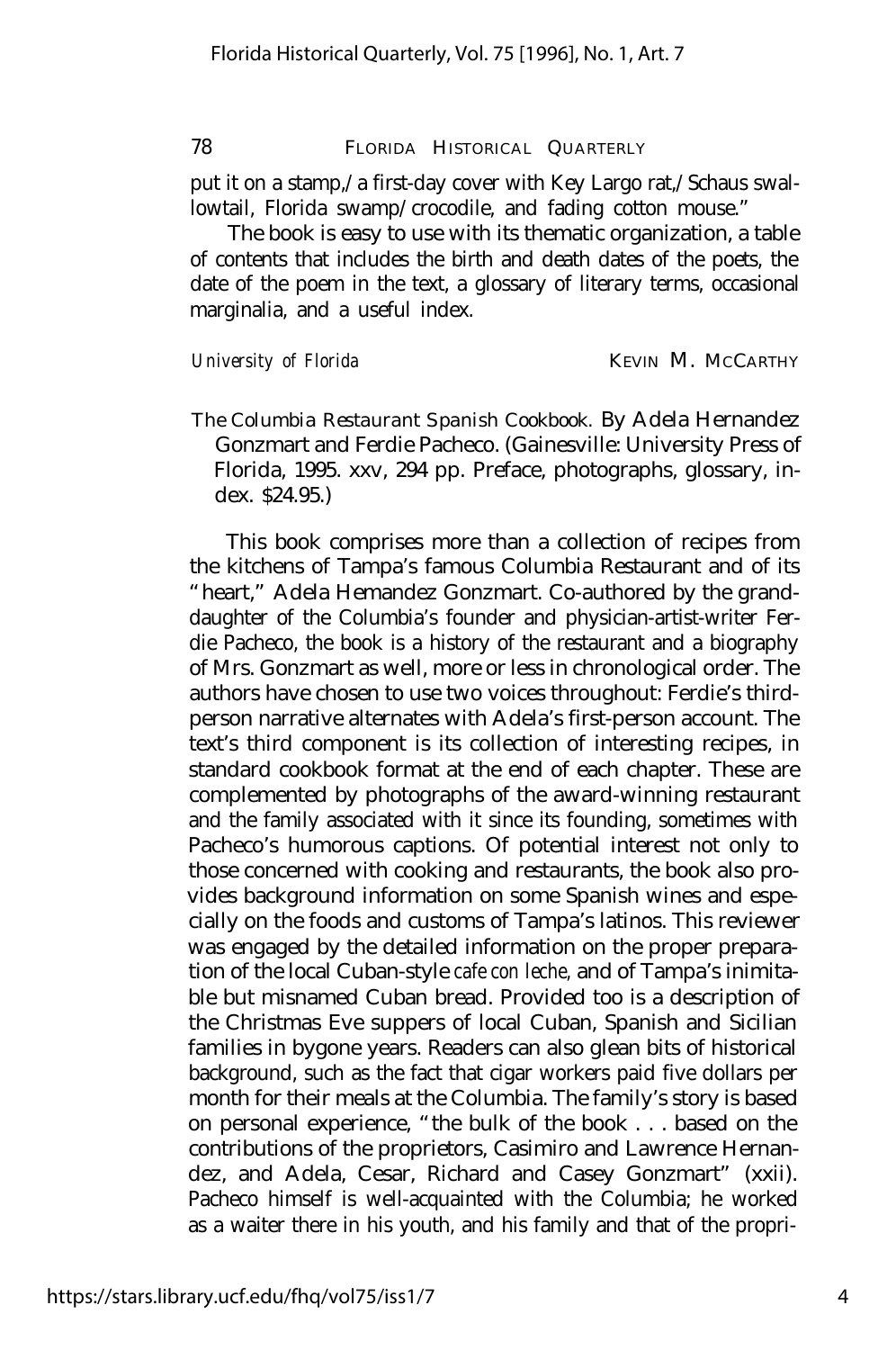etors have had a friendly relationship for several generations. Much of the material is, of course, anecdotal, and Pacheco acknowledges the many contributions of Columbia restaurant staff and patrons. Several local writers and historians are credited as sources for historical information. As might be expected in a work of this type, the historical and biographical content is presented from a personal and sympathetic point of view.

The text first offers a brief glimpse into the culinary exchange between the Old World and the New as well as a summary of the founding of Ybor City, introductory to telling how in 1905 the first Casimiro Hernandez, Adela's grandfather, established the small cafe which today is Florida's oldest restaurant. His patriotic fervor for the United States inspired him to call his new enterprise the Columbia and to give it the epithet "The Gem of All Spanish Restaurants." The story continues, chronicling the founder, his son (the second Casimiro) and his family, particularly young Adela, and various expansions of the Columbia. Adela's love of music and her study at Juilliard are related, as is her romance and marriage to the late Cesar Gonzmart. The young couple traveled for some time with the latter's band but returned to Tampa, with Cesar eventually managing the Columbia. The family account proceeds to tell of the upbringing and education of the two Gonzmart sons and their rise to the helm of the family enterprise, now several restaurants in Florida. In their narrative the authors describe the involvement of many characters who have worked at the Columbia or have been its patrons. They also present a parade of celebrity diners and performers at the restaurant.

This book is worthwhile for readers interested in this niche of Tampa's history or in its Spanish cooking. It is a good companion volume to Clarita Garcia's *Clarita's Cocina* and, of course, to Ferdie Pacheco's own *Ybor City Chronicles.*

*University of Tampa* MARTIN FAVATA

*History of Brevard County,* Volume 1. By Jerrell H. Shofner. (Viera, FL: Brevard County Historical Commission, 1995. ix, 271 pp. Acknowledgments, foreword, photographs, maps, bibliography, index. \$29.95 hardcover.)

Jerrell H. Shofner's *History of Brevard County* grew from the Brevard County Historical Commission's (BCHC) desire in 1988 to publish a "well-researched, academic history" of Brevard County.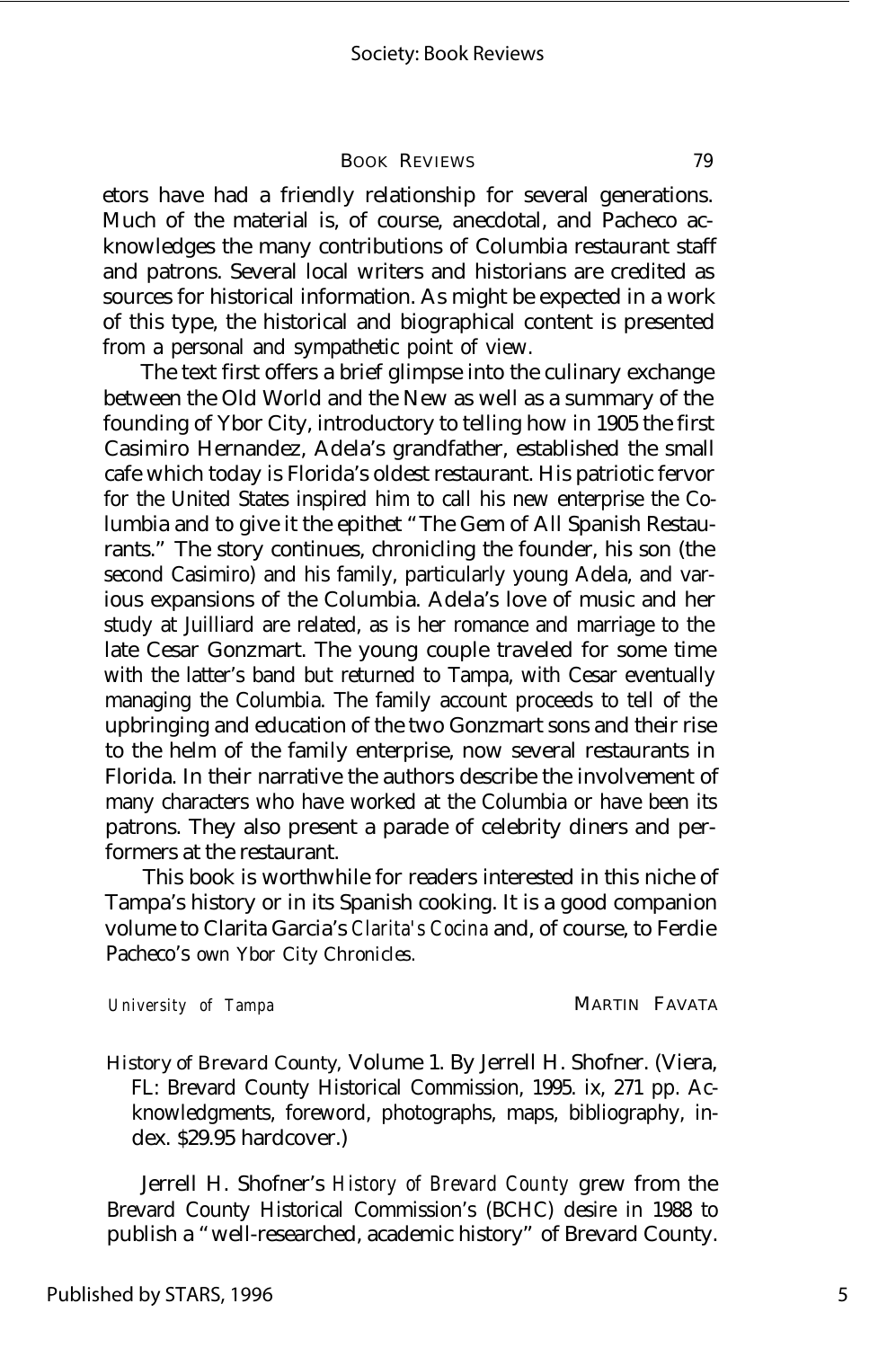Volume 1 presents the development of Brevard County from its earliest geologic origins to the 1920s. Volume 2 (unpublished) promises to carry the County's history forward to the present.

The book's 14 chapters offer an overview of the county's development. The frequent use of maps, original drawings by artist and anthropologist, Vera Zimmerman, and numerous photographs help readers make their way through Brevard County's complex history. The initial chapters summarize the scant anthropological research on Brevard's pre-Columbian inhabitants and encounter with the Spanish. Shofner's real story begins in the third chapter when Florida became a U.S. Territory. Here, he traces the beginnings of river-front communities along the Indian River under the Armed Occupation Act. He is at his best in describing the period covering the decades from the end of the Civil War to the 1890s.

Shofner's interpretation of Brevard County's history centers on the role that transportation played in the county's development. Initially, river boat transportation provided the link which forged the connection between the north and south ends of the county. Flagler's railroad solidified the process. By 1900, Brevard County stretched 72 miles from the Haulover from the Mosquito Lagoon and southward to the Sebastian Inlet. The Indian River and the railroad provided the foundation for the county's entry into the 20th century.

This book has a number of virtues. It is intelligently conceived, concise, and well-written. Unfortunately, the book possesses important shortcomings. It is an "official," commissioned history. Historians writing such histories must balance their own interests and interpretations against the desires and expectations of those in the commissioning body. This is never an easy thing. This book was written for the Brevard County Historical Commission which consists of 15 members appointed by the Brevard County Commissioners. Between 1988 and 1993 the complexion of the BCHC changed. Many of the original BCHC members had left the commission by the time the author submitted his draft of the manuscript to the BCHC. Moreover, the BCHC decided in 1993 to supplement Shofner's text with photographs which members of the commission selected and captioned. Finally, a book designer was hired to do the book's layout. The book conveys a sense of the shifts in the BCHC's interests and conception of the book.

Shofner attempts to follow a middle course in his *History of Brevard County.* This will irritate many who feel that one part of the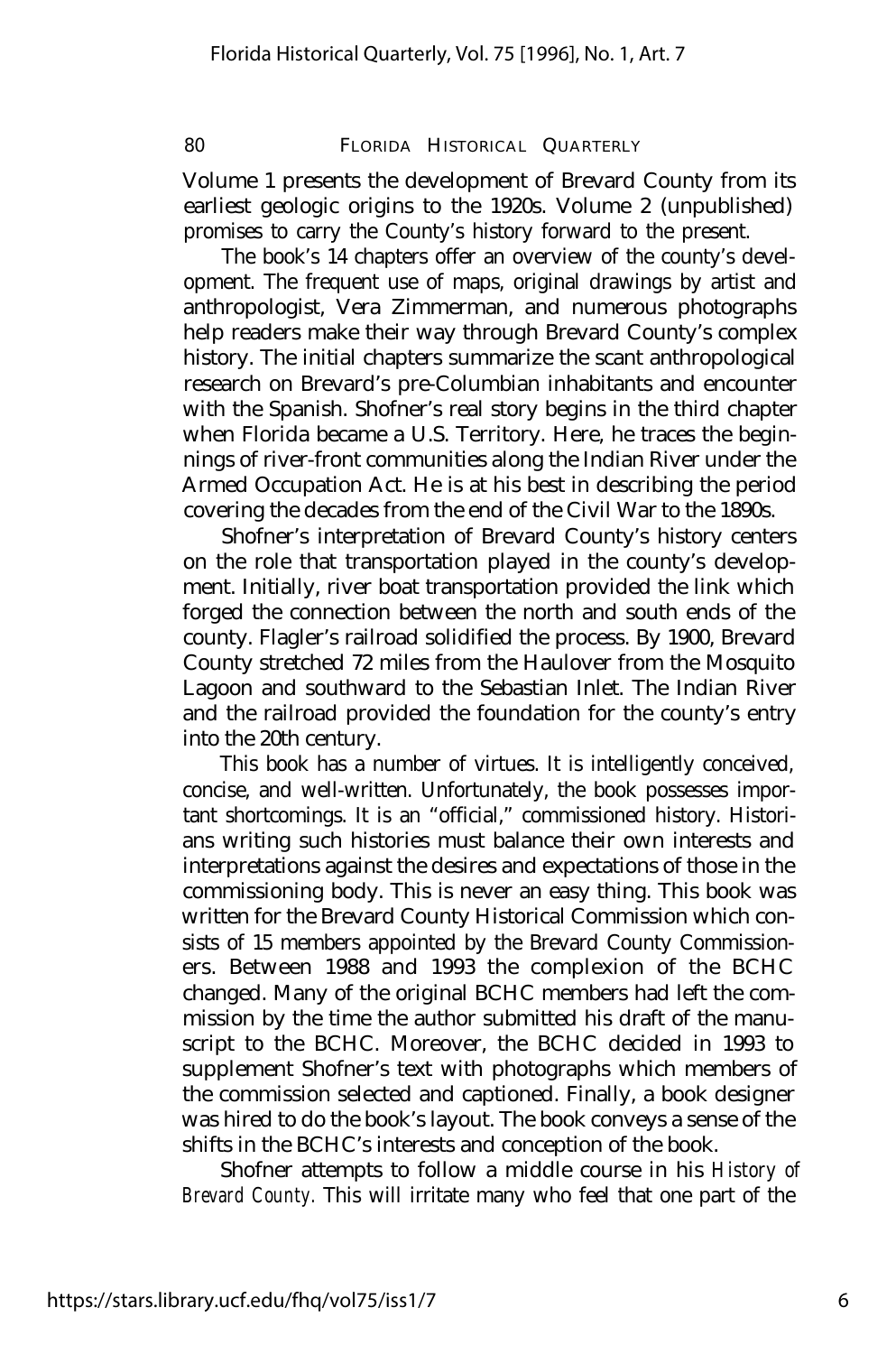county was ignored or another was over represented. It is unfortunate that this attempt at providing a comprehensive treatment of the county's history is marred by factual errors. Many of these mistakes occur in the captions for the photographs selected and written by members of this Historical Commission. This is unfortunate because these photographs offer an insight into the county's development. Despite these weaknesses, this first volume of the *History of Brevard County* contributes to a clearer understanding of the complex and unique history of this part of East Central Florida's Atlantic Coast.

*Florida Institute of Technology* GORDON PATTERSON

*A History of Altamonte Springs, Florida.* By Jerrell H. Shofner. (Altamonte Springs: City of Altamonte Springs, 1995. xii, 303 pp. Acknowledgments, photographs, maps, notes, bibliography, index. \$29.95.)

For years the Central Florida community of Altamonte Springs was a subtropical Mayberry, North Carolina, complete with parallel situations and counterparts to those in the popular television show. Yet in the 1970s, the settlement-turned-community-turned town became a city and threatened to lose its battle with runaway growth. Professor Shofner has chronicled the story in an engaging narrative and pictorial history.

The area's physical setting, geological history, Indian background, early domination by the Spanish and English and antebellum settlement are succinctly drawn.

Central Florida's climate and inexpensive land induced both Northerners and Southerners to migrate in the post-Civil War decades. There was access by steamboats and sandy roads, but the main impetus to the land boom was supplied by railroads. Dr. Washington Kilmer, of Cincinnati, walked all the way and was the first to settle the area that he named Altamont. Kilmer set out the first orange groves, and was followed by others so that by the mid-1870s there was a loosely defined community. In the 1880s the South Florida Railroad, funded largely by interested Bostonians, linked the area with Jacksonville and the North. Other rail lines were built in the 1880s and later became part of Henry Bradley Plant's system and eventually the Atlantic Coast Line.

Altamonte Springs got its name in early 1887, and owed its founding to the railroad and to the Altamonte Land, Hotel, and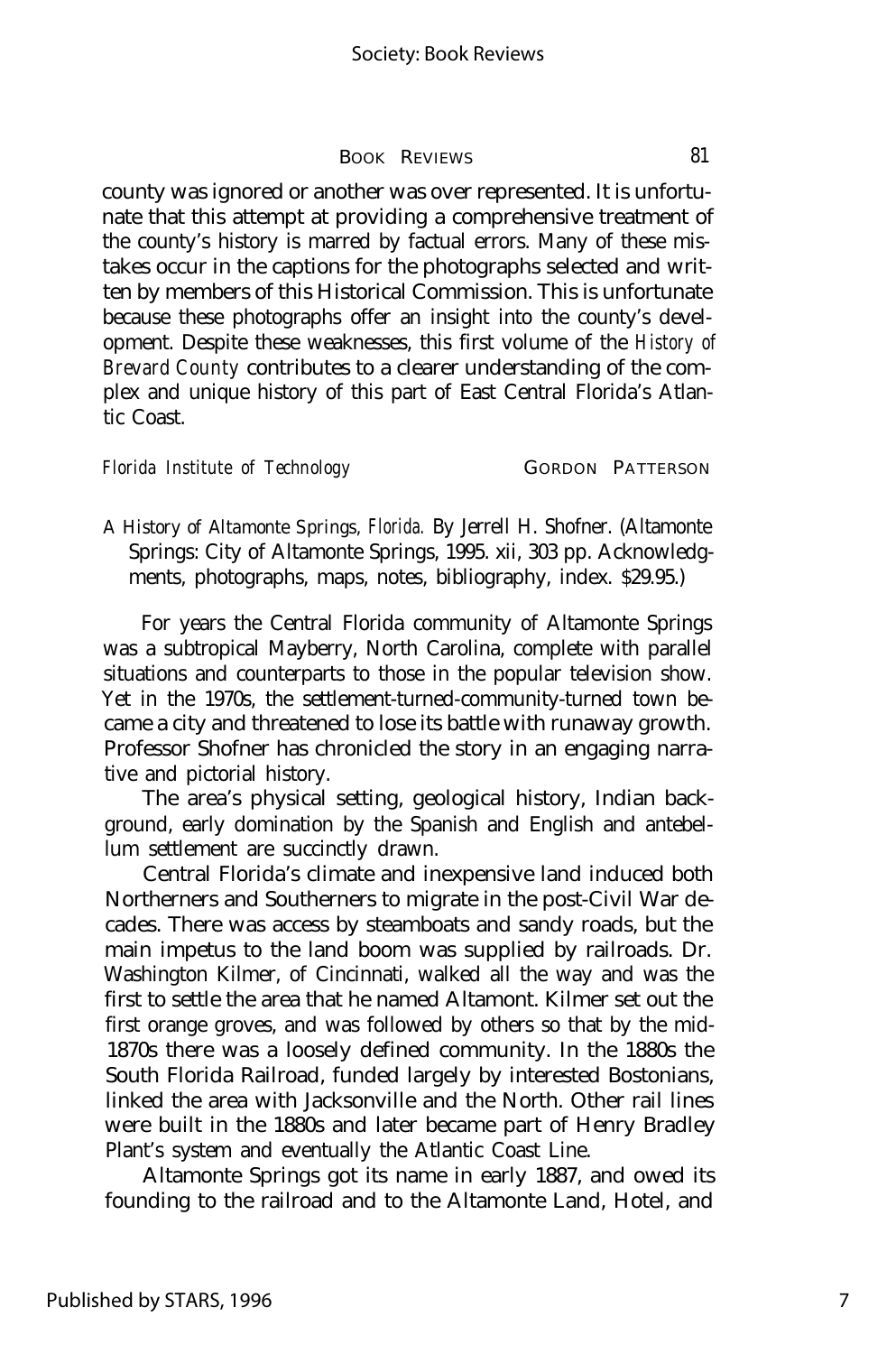Navigation company whose hotel would remain important through World War II. Various lakes and springs were powerful magnets, as Altamonte Springs became a "Boston Boom Town." Small neighboring settlements rose and fell or were absorbed by others. With settlement came schools and churches. There was always a sizeable black minority. Citrus production was the main agricultural pursuit, although forestry also became important.

From 1901 to 1920, George E. Bates of New Hampshire, was a key figure, primarily through his management of the hotel. The first two decades registered steady prosperity and growth, and conspicuous among town leaders were Joseph M. Lewis, Nathan H. Fogg, and Thomas Sprague. In 1913 Altamonte Springs was detached from Orange County, and became a part of Seminole County, although not without protest. Better roads, telephones, electricity, civic improvements— all evolved with time. Finally, in 1920, Altamonte Springs was incorporated, and Elmer T. Haines was elected as the town's first mayor.

The town prospered in the 1920s but experienced no frenzied boom. Even so, real estate surged. Whites and blacks were limited in their choice of building sites, and the "colored section" was a legally segregated area. The Great Depression hit, but was not devastating to Altamonte Springs which had a population of 300 in 1930. Still, in the 1930s the town was considerably reduced in size, as wealthy citizens, backed by court decisions, were able to remove their property from the tax rolls. Citizens moaned as the town's property valuation dropped to a mere \$230,000 in 1934. But, depression gave way to World War II prosperity and post-war growth. By 1950 the town retained only faint vestiges of "Boston influence." Blacks continued to occupy a second class citizen status, and in 1951 the black section (80 acres) and its citizens withdrew from the town.

A mayor and council system of government was adopted in 1953, the year that the hotel burned. Controversial mayor Lawrence Swofford was defeated in 1959 by a political unknown, but regained his office in 1961 and presided over a period of rapid expansion. Swofford had many critics, but Professor Shofner gives him high marks for keeping growth under control and for his administrative ability. The 1960s and 1970s witnessed the era of proliferating suburbs for Altamonte Springs. Swofford was responsible for a municipal water system and led the way for the adoption of one of the state's first comprehensive zoning plans. Altamonte Springs' growth was explained by nearby military bases, educa-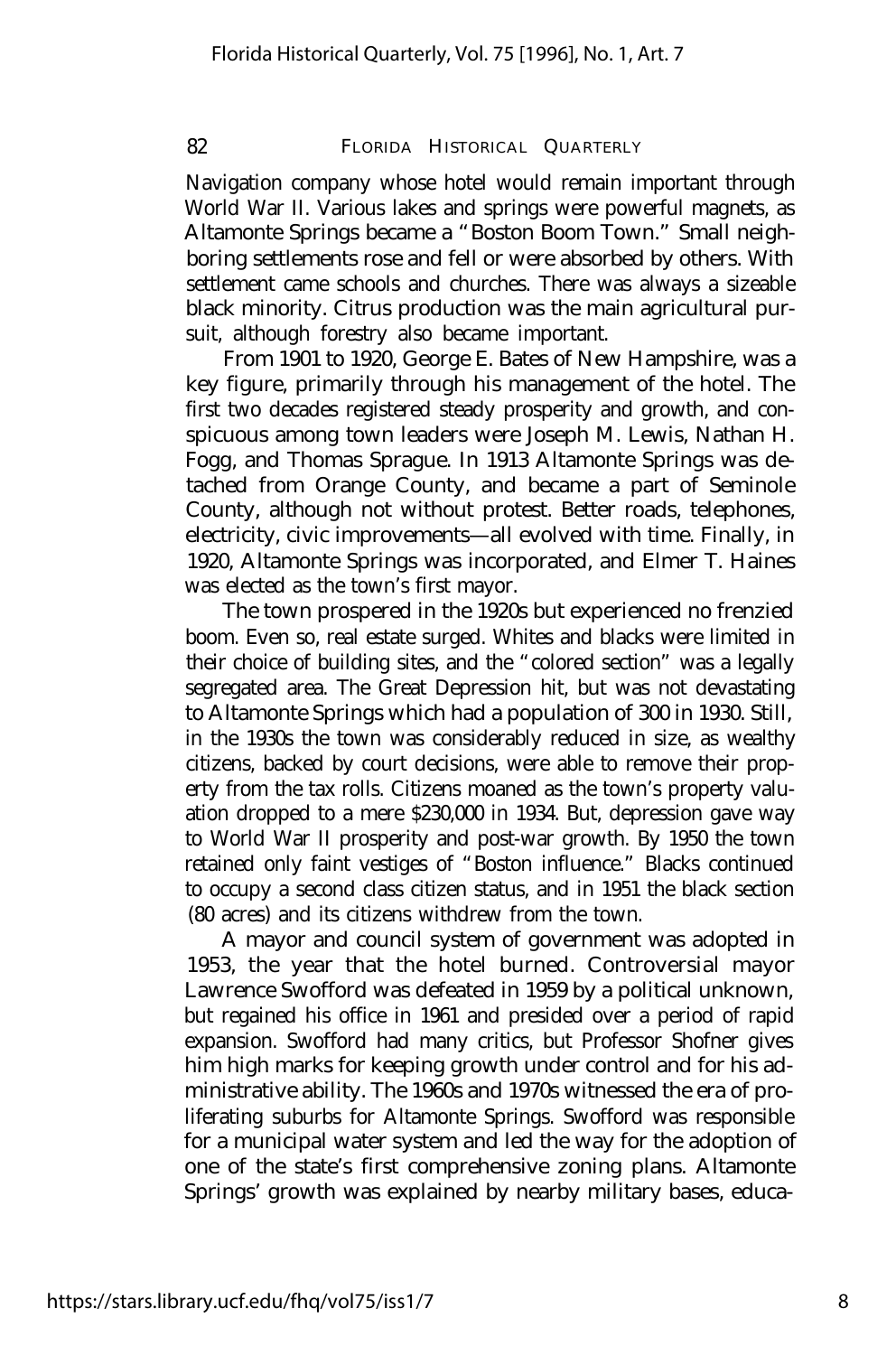tional expansion (the University of Central Florida was established in 1968), and Walt Disney World which opened in 1971. Interstate and other highways caused massive traffic jams. The city had 3,000 people in 1967, a 250 percent increase in seven years.

Change came so fast that in 1996, Barney's Bar-B-Q, opened in 1972, was the city's oldest restaurant. Everything was new. Everything was bigger and better: a new city hall, a new hospital, new recreational complexes. By the time Department of Transportation officials put up school traffic signs for one new school, it had already been abandoned. So many new office buildings were constructed that some were given numbers instead of names. A new shopping mall completed in 1974 was so impressive that it became, after Walt Disney World, the second major tourist attraction in Central Florida.

Along the way, strong-willed police captain Norman Floyd defeated Swofford for mayor, ending his long and busy career. Expansion continued. In 1980 the voters adopted a city manager system of government. The mayor was retained and the city commission served in a true legislative capacity. Today Altamonte Springs has 37,000 inhabitants, up from 45 in 1926. Most residents, if asked to explain their city's past, would be reduced to saying that, like Topsy, it grew. Fortunately, they and the readers of this book have Jerrell Shofner to thank for making sense out of a tangled tale, and of doing so with a judicious selection of pictures, a sense of historical selectivity, a skilled writing style, and a sense of humor.

*Florida State University* WILLIAM WARREN ROGERS

*Flags Along the Coast; Charting the Gulf of Mexico, 1519-1759: A Reappraisal.* By Jack Jackson. (Austin, Texas: The Book Club of Texas, 1995. xii, 225 pp. 71 maps. Preface, text, bibliography, index. \$200.00 plus \$15.00 shipping & handling.)

This book is a part of the ongoing study of the cartography of the Gulf of Mexico by Jackson and others. An earlier example is the excellent work by Jack Jackson, Robert S. Weddle and Winston DeVille, *Mapping Texas and the Gulf Coast: The Contributions of Saint-Denis, Oliván and Le Maire.* (College Station: Texas A&M University Press, 1990).

*Flags Along the Coast* is a comprehensive study of the explorers, pilots, scientists, scholars, military officers, and others who drew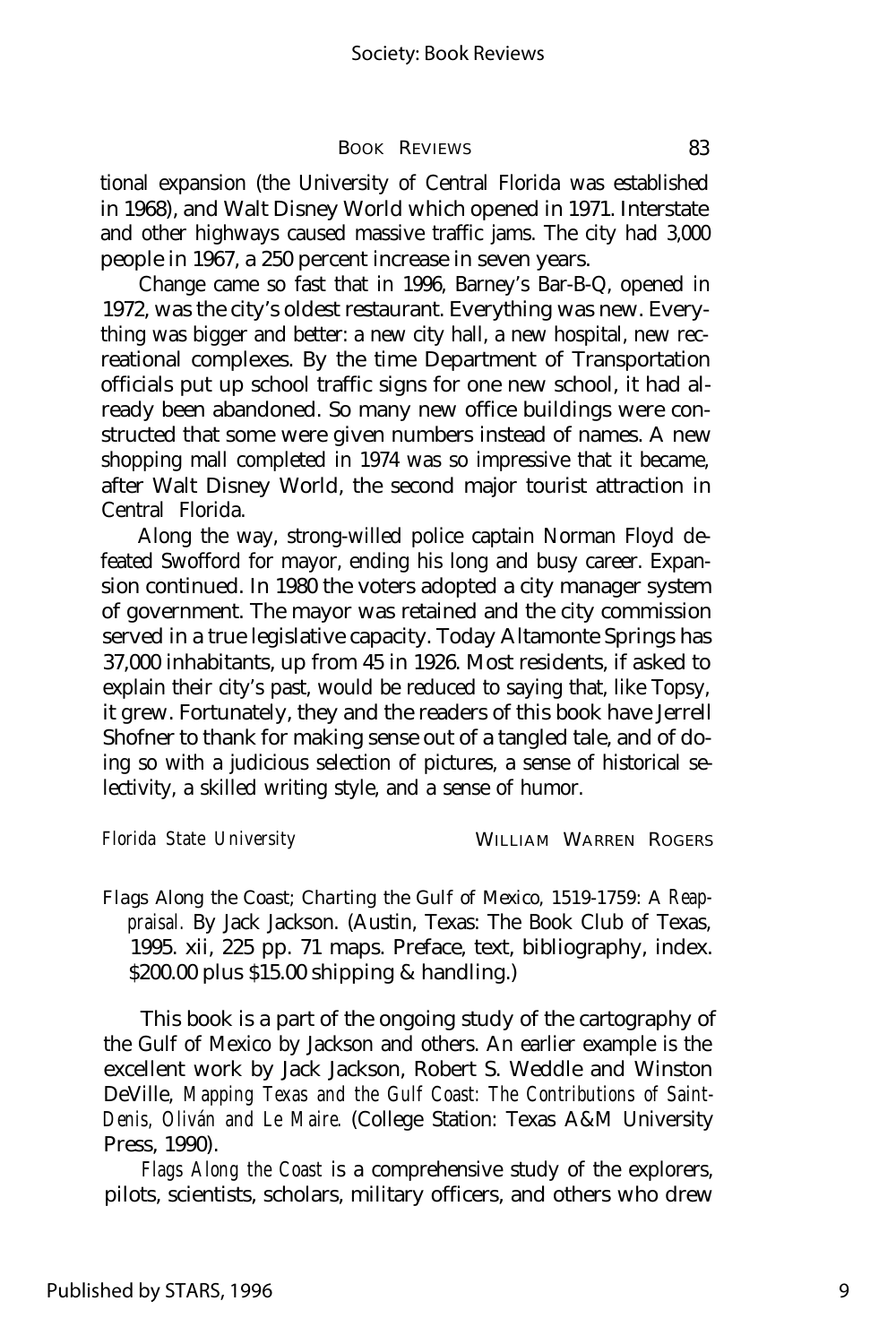maps of the Gulf of Mexico from 1519 to 1764. It probably will not come as a surprise that the early maps and charts prepared by the Spaniards were borrowed extensively by others. Spain tried to keep maps and charts secret from other countries, but by one means or another French, English and Dutch mapmakers managed to secure copies of the early Spanish charts. More often than not, the copies made of the early Spanish maps, or the information borrowed from them even by Spaniards, was not credited to the original mapmakers. Instead, they contained the names of the "borrowers." Jackson has identified a number of these early mapmakers and has traced their maps through the later work of others.

The Spaniards had a significant impact on the cartography of the Gulf Coast during that era. Of course, after La Salle's unsuccessful efforts to establish a settlement on the Texas Coast in 1684 85— he had hoped to do so at the mouth of the Mississippi River the French and then the English began competing with the Spaniards in exploring and mapping the Gulf Coast.

The book is divided into several parts. Part I concerns the impact of the Enriquez-Barroto/Bisente maps of the Gulf Coast on European cartographers in the early 18th Century. Part II concentrates on the Gulf Coast maps of the French Engineer Valentin Devin. The works and importance of other French mapmakers such as Nicolas de Fer; the Delisles, father and son; Le Maire, La Tour, and others are also discussed. Even the intrusion of Capt. William Bond on the Mississippi River in 1699, the agent of Dr. Daniel Coxe, proprietor of Carolana, and the Coxe map of 1722 are included. *La Florida* and the northern gulf coast (Pensacola and environs) are discussed in some detail. Many of the maps include all of Florida, while some of them concentrate on the Mobile-Pensacola area. Equally significant are the extensive notes which accompany the written text.

This study contains a total of 71 maps. Fifty of them are numbered and printed beginning with Alvarez de Pineda's map of 1519 and ending with Bellin's map of 1764. This makes one think that the title of the book should have been "1519-1764." There are two maps prepared in the 1500's, nine in the 1600's and 39 in the 1700's. The other 21, beginning with Bisente's, *"Mapa de Tierra Firme, Yslas Barlobento" of* 1700, opposite the title page, are included in Parts I and II. The eleven-page bibliography is of particular importance for additional information about maps and mapmakers.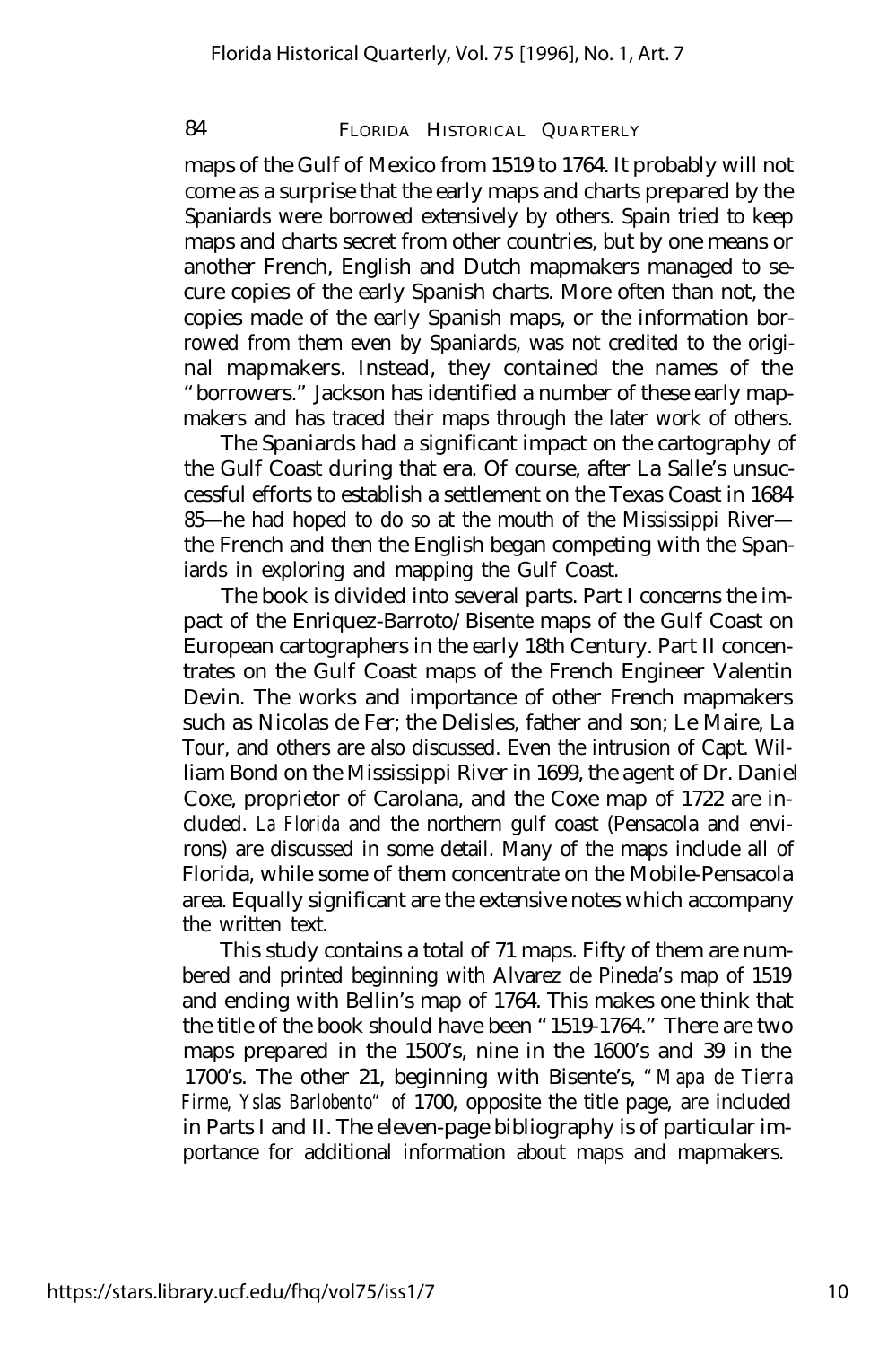For those interested in the early mapping of the Gulf Coast, this study is a significant contribution. Even if you cannot afford the volume, certainly your library should be encouraged to obtain a copy.

#### *University of West Florida, Emeritus* WILLLAM S. COKER

*Tidecraft: The Boats of South Carolina, Georgia and Northeastern Florida, 1550-1950.* By William C. Fleetwood, Jr. (Tybee Island, GA: WGM Marine Press, 1995. vii, 356 pp. Foreword, acknowledgments, introduction, photographs, maps, notes, bibliography, index. \$47.50 hardcover.)

The author's nickname is "Rusty," but there's nothing rusty about this book, except possibly many of the old-time boats he describes, dating back to the 16th century. He is a boatbuilder himself and comes from a family of bar pilots. Persons not accustomed to buying books lately may get sticker-shock at that sporty price tag, but history lovers should not let that scare them away. This coffee table model is filled with interesting sidelights and sidebars that are packed with history tidbits, much of it beamed to residents of Florida.

From Indian dugouts of ancient days to yachts of the rich and famous of modern times, Fleetwood covers the waterfront. Perhaps he tells we landlubbers more about boats than we want to know, but it's worthwhile reading just the same. For example, page one of the volume relates that, in 1986, divers at DeLeon Springs, inland from Daytona, discovered an ancient dugout canoe, subsequently determined to be about 5,000 years old. On the last page of the main text, the author concludes, "If knowing where you've been is the first step in knowing where you're going, then we've made a start." Sail on!

There is also information on native Americans, who are described as the last active Indian dugout makers and users east of the Mississippi, building the craft at least through 1950, using bald cypress almost exclusively. William Bartram, who visited the Seminoles in the Everglades, noted "These Indians have large handsome canoes, which they form out of the trunks of Cypress trees, some of them commodious enough for twenty or thirty warriors. . . ."

The word Seminole, we learn, means "outlanders" or "separatists." "They were the last holdouts against the U.S. government's In-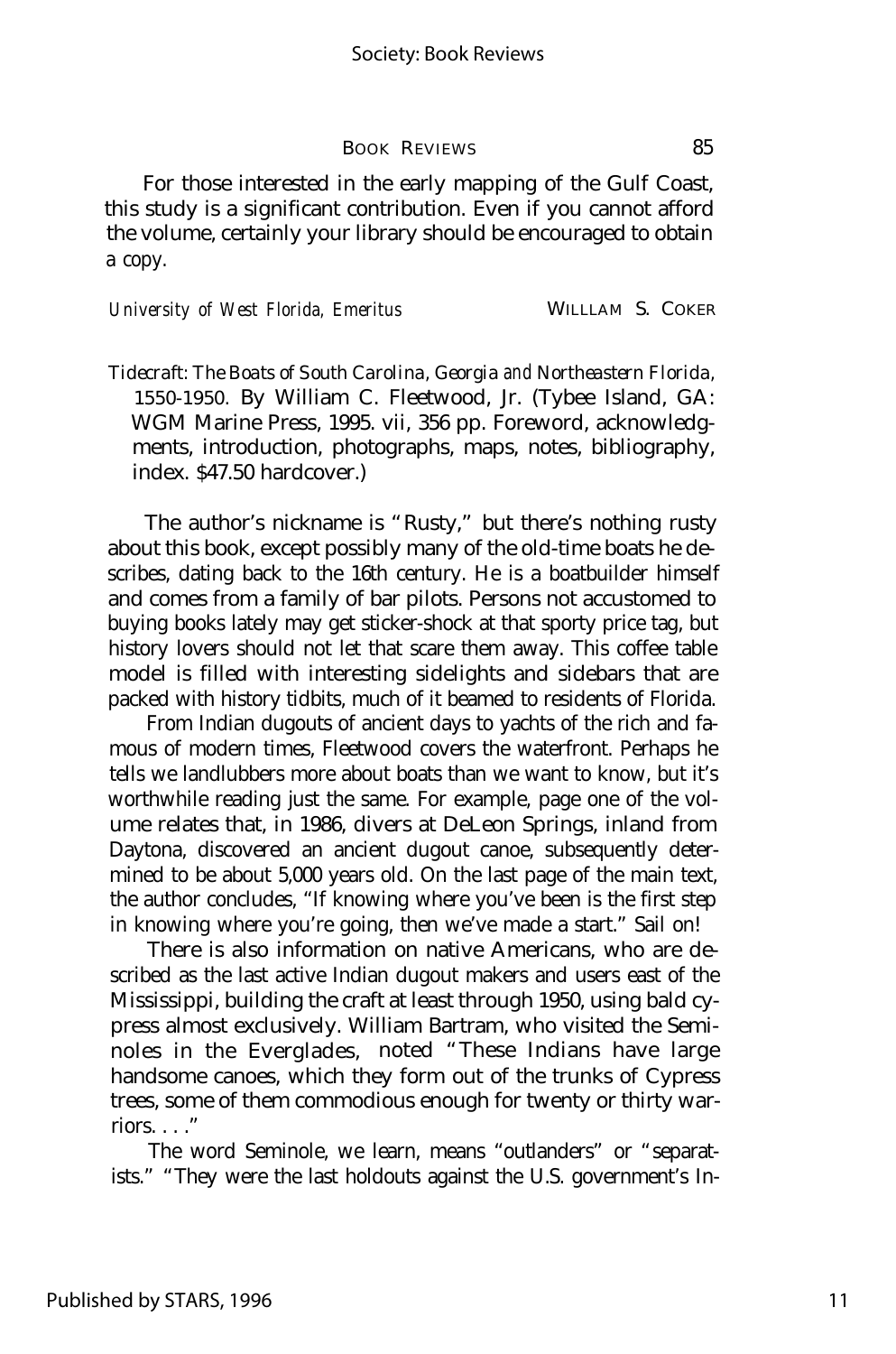dian 'removal' plan. Their descendants still live in the 'Glades despite all earlier efforts of the government to remove them."' After traveling to the Seminole trading post of Tallahassee (Talahasochte), Bartram reported the Seminoles were not always swamp dwellers.

The book is profusely illustrated with old maritime maps, excellent drawings of early vessels, including precise working plans and an entire section of prized photographs! The chapter on "Steam and the River Trade 1800-1860" is of especial interest to Florida historians, since this was a romantic period in our past. The author verifies that "Florida's St. Johns (River) was an anomaly. It was the only major river in the country that flowed northward, and had no rapids or rocky shoals. . . ."

Most writers, in recounting great "Florida" hurricanes of the past, mention only the "Big Ones" of 1935, 1928, 1926 and 1921 or "The Gale of '48" (1848). But Fleetwood goes back even farther: "In September 1804 a fast and severe hurricane devastated the eastern Caribbean and moved up the Florida coast, lashing Georgia and the Carolinas on the 7th before moving north to cause destruction in New England. . . ."

During the Civil War, a southern shipwright had to be prudent about those for whom he built warships. We learn that Savannah shipwright H. F. Willink, Jr. was arrested for court-martial, after the city's capture. His "crime?" He had built the ironclads *Savannah* and *Milledgeville,* as well as a gunboat and torpedo boats, for the Confederacy.

In a state where live oak and yellow pine thrive, Floridians will be pleased to know that "tough gnarly live oak and straight- grained yellow pine are two of the finest woods in the world for ship-building" and: "golden and resinous, longleaf yellow pine has long been a wood sought by knowledgeable shipwrights. . . ."

Included in the latter part of the book is an old folk tale about the mullet— fish or fowl? The tale goes, "an unusual fish, mullet have a crop and gizzard like a chicken. . . . Several central Florida crackers escaped a 'fishing out of season fine' when a crafty defense lawyer, dissecting a mullet in court to exhibit the gizzard, convinced the judge to rule the mullet a fowl and not a fish." Reputable newspaper columnists Paul Wilder of *The Tampa Tribune* and Malcolm B. Johnson of the *Tallahassee Democrat* (both now deceased) vowed the "tale" is true. The lawyer involved was the late Pat Whitaker of Tampa, who also is deceased.

**Tampa** HAMPTON DUNN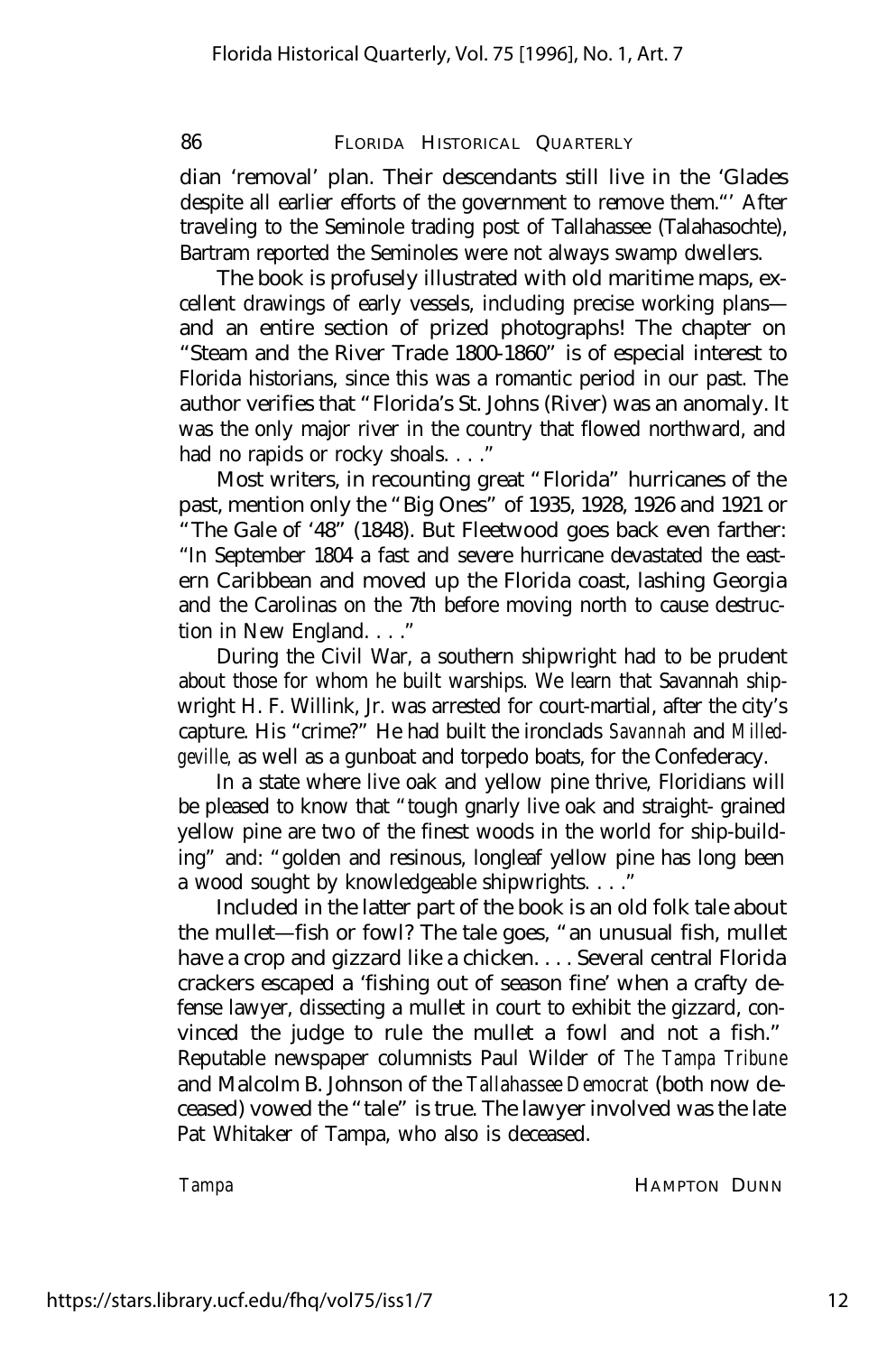*Writing Out My Heart: Selections from the Journal of Frances E. Willard, 1855-96.* Edited by Carolyn De Swarte Gifford. (Urbana and Chicago: University of Illinois Press, 1995. xxi, 474 pp. Preface, acknowledgments, editorial method, general introduction, essay on source, bibliography, index. \$29.95.)

Frances E. Willard was an internationally-recognized leader of temperance and women's rights reforms in the 19th century who served as president of the National Women's Christian Temperance Union from 1879 until her death in 1898. For over two decades her books, articles and speeches shaped public opinion in the United States and abroad. In 1982, 49 volumes of Willard's journal, missing for 50 years, were discovered. These volumes, written from Willard's 16th through her 31st years and during her 44th and 57th years, provide the material for this study. The journal entries, which are remarkably frank, reveal much about Willard's inner life, the development of her character and why she came to be a reformer and a feminist.

Carolyn Gifford, an associated editor of *The Historical Encyclopedia of Chicago Women,* transcribed and edited the over 8,000 pages of Willard's journal. She then selected and organized the journal entries included in this edition and wrote informative, insightful introductions to the study as a whole and to each of the six parts of the book. The editor notes that although less than a tenth of the total journal material is included, care "has been taken in both the selection process and introductions to present the main themes that run through the journal . . . and to give readers a clear sense of the chronological unfolding of the events. . . ."

The journal entries are organized into six parts: the first five cover the years 1859-1870. During this period, one of self- searching, Willard was a student, then a teacher, and, for two years, a world traveler. The sixth part includes entries from the years 1893 and 1896 when Willard, by then a national and world leader of reform, worried over organizational issues, her own ill health, and the loss of her beloved mother. The themes that run through the journal include Willard's continuing efforts to develop her character which she defined as being strong, steadfast, genuine, good and true and the importance to her of the friendship of women, of strong religious faith, and of home and family (for her, a family included a family of women).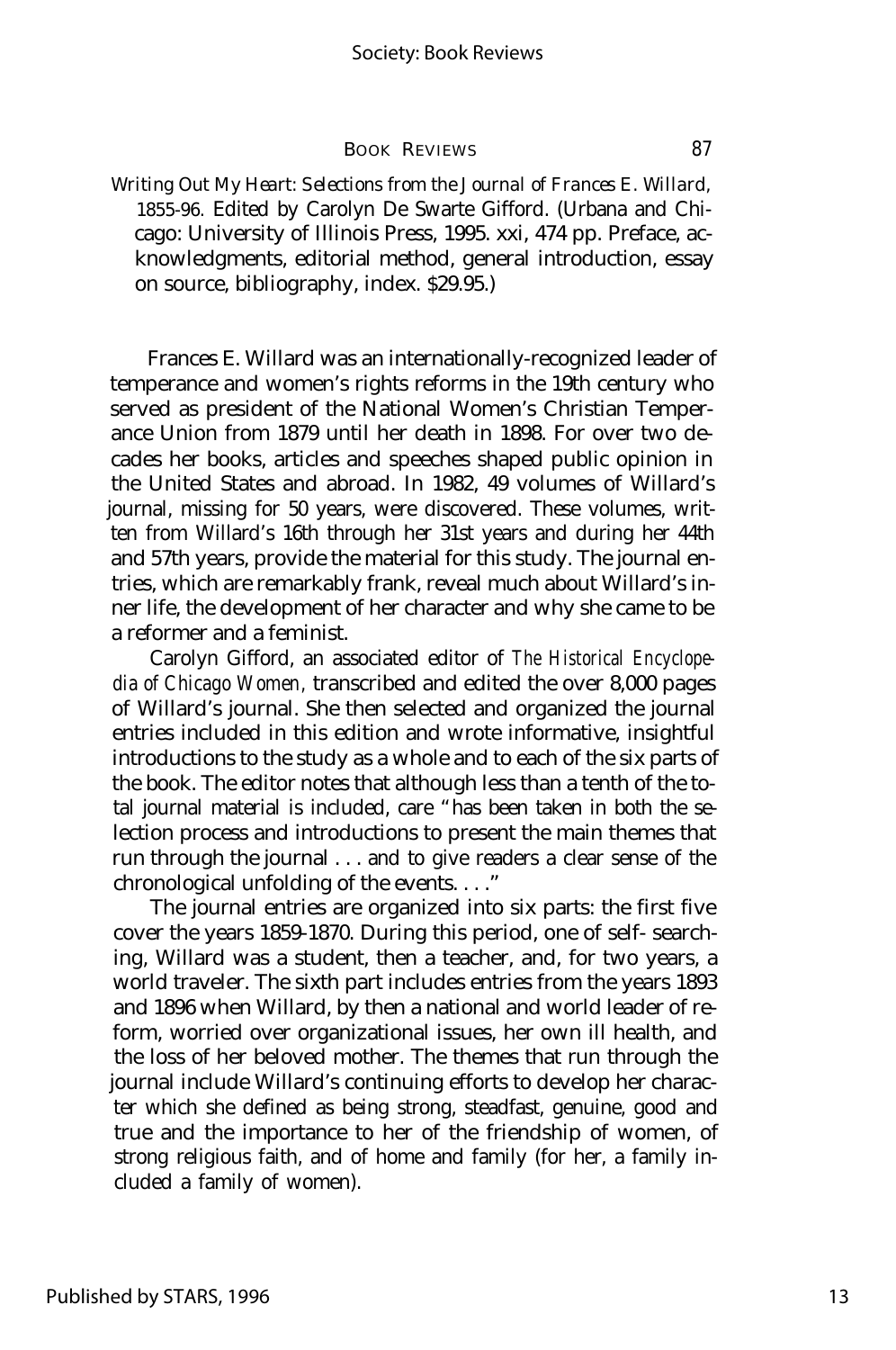In her journal Willard wrote about both her "outside" and "inside" life: what happened to her and how she understood and interpreted what happened. She referred to "writing out her heart" and some of her entries are deeply emotional. She struggles, for example, with her passionate attachment to the young woman who would become her brother's wife, with the ending of her engagement to a young man despite the objections of her family, and with her recognition that her natural love was for women not men. The entries reveal her growing ambitions and emerging concern for the rights of women. By her 31st birthday, Willard felt prepared to begin her serious life's work and recorded her intention to bid adieu to her journal and "to write no more wishy-washy pages of personal reminiscence." While she wrote much for public consumption in subsequent years, not until 1893 did she once again keep a journal. The entries in 1893 and 1896 are briefer and deal primarily with her "outer" life.

The journal entries vary in style and in substance, but overall they comprise a fascinating story of an extraordinary and strongwilled woman's formative years. This work will be of interest to general readers and to historians, particularly those studying women's history. The usefulness for the scholar is increased by the editor's identifications, insofar as possible, of persons and of biblical and literary allusions mentioned in the entries as well as by the essay on the source and the comprehensive bibliography.

*Jacksonville University* JOAN S. CARVER

*The Inner Jeffferson: Portrait of a Grieving Optimist.* By Andrew Burstein. (Charlottesville: University Press of Virginia, 1995. xx, 334 pp. Preface, introduction, chronology, illustrations, notes, index. \$29.95 hardcover.)

Andrew Burstein provides an interesting and thoughtful tracing of Jefferson's thought in the intellectual history tradition of searching for the roots of one man's thoughts in the writings of other thinkers who influenced him. To the surprise of anyone familiar with the influence of John Locke, Baron de Montesquieu and other philosophers of the Enlightenment on Jefferson, Burstein depicts a Jefferson influenced to an extraordinary extent by the thought and sentimentality in James Macpherson's *Poems of Ossian*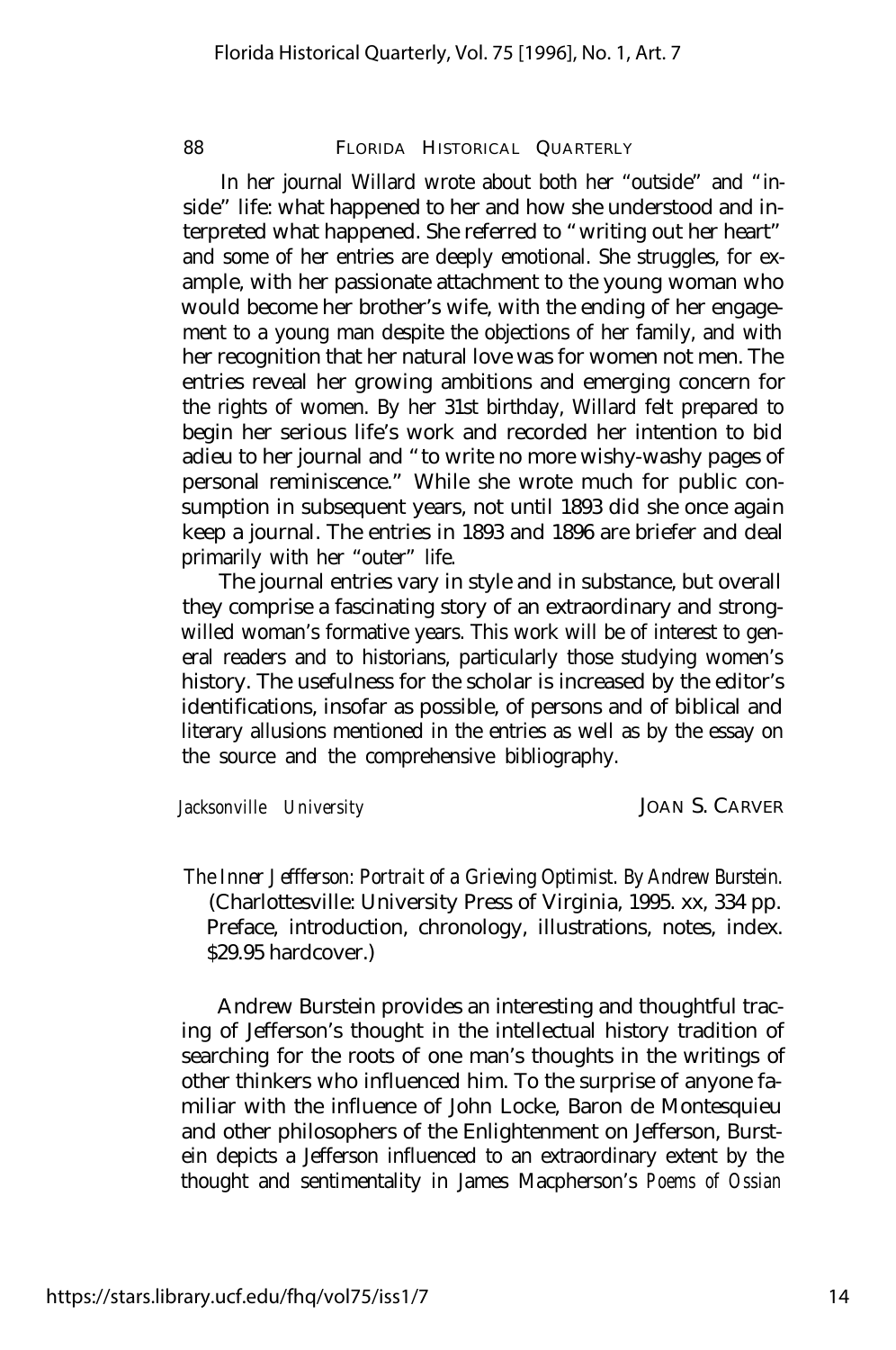and the novels and sermons of Laurence Sterne. In this emphasis, Burstein attempted throughout the book to trace the "heart" in constant conflict with the "head", or passion and sentimentality in contest with empirical and rational analysis, which latter most often dominated in Jefferson's mind. In fact this is the real thematic context of the book. Jefferson as a "grieving optimist" is more just title than thesis. Grieving optimism is an eight-page section devoted to grief over loss of family and friends in an era of short life expectancy. Jefferson did remain an optimist about the future of the country as long as his definitions and goals for the republic were steadfastly maintained.

Andrew Burstein is a businessman and long-term student of Jefferson who chose a second career as an independent historian. He set his course to recreate the inner Jefferson by chief reliance on over 18,000 letters Jefferson wrote. The letters allow the author to place Jefferson in his 18th century context, the context of a "typographical culture" wherein men of distinction paid close attention to the written word, not just what was written but the way it was written. Letter writing was not just a personal form, but a social form and "a political necessity." It also afforded Jefferson emotional release and "creative experiments of the mind" not afforded by the spoken word. Insights into the history of letter writing when vast distances separated friends provide one of the more important contributions of this book.

In the attempt to recreate the inner Jefferson within what historians of another period would call his "climate of opinion," Burstein rejects all revisionism. This is most clearly revealed in his rejection of the Sally Hemings story, Fawn M. Brodie's 1974 study about Jefferson fathering the children of a slave. While revealing Jefferson's passions and sexuality, Burstein suggests that giving oneself to a woman was like giving oneself to God, and thinks that Jefferson could not do so because it would be out of character! Obviously, Burstein has not provided a final word on the Sally Hemings story.

Rejection of that nefarious word, revisionism, involved a rejection of tools and insights from 19th- and 20th-century psychology for exploring the inner Jefferson. Even though the 18th century man may not have been overly introspective in searching his inner psyche, this is actually what the author is trying to do in exploring Jefferson's emotional life. After all, Burstein had many thousands more documents to use than did Sigmund Freud when he analyzed Leonardo da Vinci.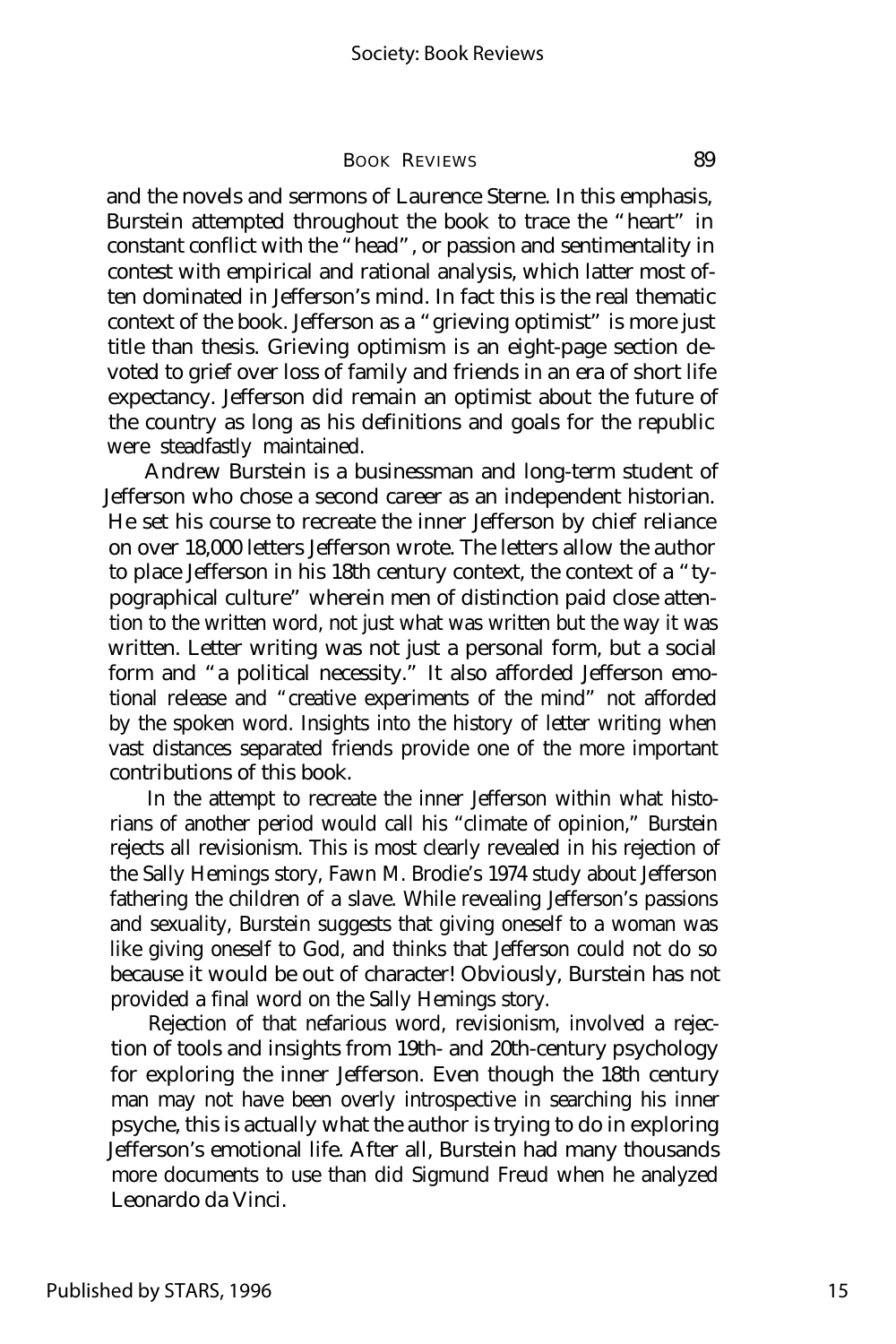Although this book had many strengths, perhaps its chief weakness lies in the fact that the public Jefferson is little revealed by the private person. No revelations intertwine or reveal Jefferson's inner thoughts to his most famous writings, such as the Bill Establishing Religious Freedom or the Declaration of Independence. Florida is not mentioned and the Louisiana Purchase, so intimately involving Florida, is only glancingly mentioned to depict a small difference of opinion between Jefferson, James Madison and James Monroe, which hardly disturbed their friendship. This example displays how little of the public Jefferson is revealed in the book. Just about the only times when Jefferson's inner thoughts are related to his public life involve those outside his circle of friends, such as Aaron Burr, Alexander Hamilton and John Marshall. Only in the last few pages does the author bring the private Jefferson's use of words into the public, political realm to illuminate him as governor, foreign minister, secretary of state, vice president and president.

Any book can be subjected to minor criticisms, and this one is no exception. A certain amount of rambling and redundancy occurs and there are sufficient convoluted sentences based upon abundant subordinate clauses to make for obtuseness. Chapter sizes range from 25 to 50 pages. Although notes for each chapter are copious, no bibliography is offered. However, this book is very profitable reading, especially for anyone who wishes to know everything about one of our most fascinating Americans.

Largo, FL **ERNEST** F. DIBBLE

*Robert E. Lee, A Biography.* By Emory M. Thomas. (New York: W. W. Norton & Co., 1995. Preface, foreword, notes, bibliography, index. \$30.00 hardcover.)

It has been sixty years since the last major, full-scale biography of General Robert E. Lee appeared. Historians have long felt the need for a new, thoroughly researched, thoughtfully presented, and well-written study of this enigmatic and charismatic man. The wait has been worth it.

*Robert E. Lee,* by Emory Thomas, is the product of a mature scholar, at the peak of his career. The author has already produced several major works on the history of the Confederacy. He makes full use of the perspective gained in those writings to compose a very thoughtful biography of the man who has come to symbolize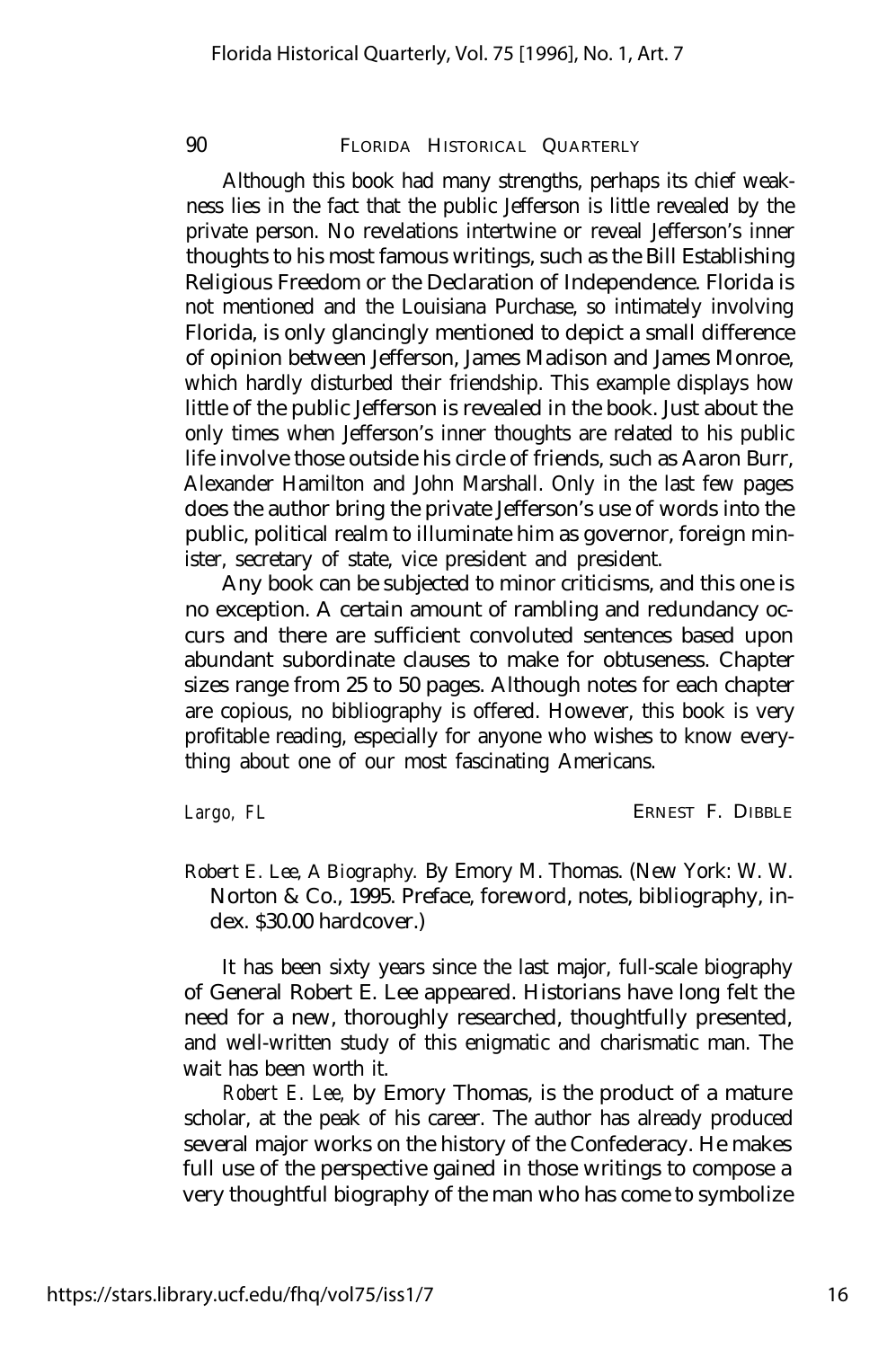the "Lost Cause." Furthermore, Thomas has thoroughly researched all available primary and secondary sources concerning Lee's life, and has carefully analyzed them, to produce the most balanced and scholarly work ever written about the general.

One of the real strengths of this work is the fact that the author understands that the true focus of a biography should be the person about whom one is writing. If the reader wants a study of Lee's Civil War battles, he is likely to be disappointed, for while they are covered, the focus never departs from the central theme of the man himself.

The author gives the reader a thorough understanding of Lee's prominent family and of his dysfunctional childhood, which saw his famous father go bankrupt and into exile, leaving young Robert to be raised by his mother.

He then traces Lee's life in the army from West Point to the outbreak of the Civil War, emphasizing that he was a first-rate engineer, a good family man, and a sterling gentleman (who very much liked the presence of ladies and greatly disliked confrontation). This portion of the book really brings Lee to life as a flesh and blood person, who had long separations from his family, a wife who was often difficult to deal with, and a constant worry that he would end up bankrupt and disgraced like his beloved father.

The outbreak of the Civil War was wrenching for Lee and Thomas thoroughly discusses his decision to go with his state. The author makes one understand that Lee's decision was very much a 19th century one that is difficult for modern military officers to understand.

The coverage of the war years is thorough, but always focused upon the man, not the general. Thomas argues that Lee disliked confrontation with his subordinates or superiors, was highly aggressive, often to the point of endangering his troops, and earned the love of his men by his austere life style and charismatic personality. For example, he rarely took leave (even though often near to his home in Richmond), slept in a tent, and ate abstemiously.

Thomas also explores Lee's growing health problems during the struggle, pointing out that he almost certainly was suffering from increasingly serious cardiovascular disease. Indeed, he probably suffered at least one heart attack during the war.

Finally, the author discusses Lee's postwar life as President of Washington College. This was basically his third career (the other two being engineer and general), and he did well at it. The final chapter, "I will give that sum" ranks with the work of Thomas's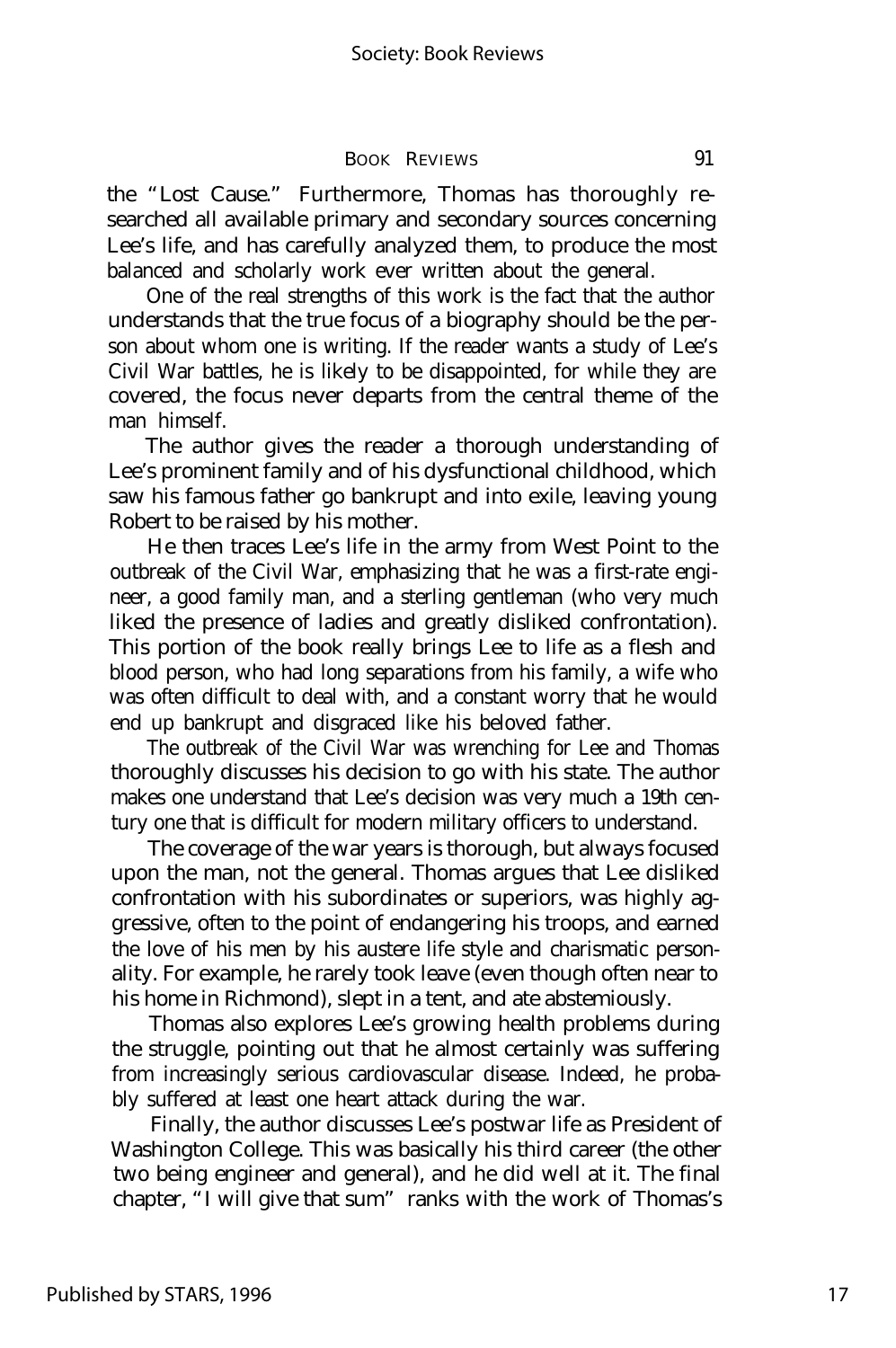mentor Frank Vandiver's *Mighty Stonewall,* in eloquently portraying the last days of a great leader.

This book is outstanding history and literature and must be read by all who are interested in the life of Robert E. Lee. This book epitomizes what biography ought to be. It is one of the finest historical works of this decade.

*University of South Alabama* W. ROBERT HOUSTON

*Troubled Waters: Champion Intertnational and the Pigeon River Controversy.* By Richard A. Bartlett. (Knoxville: University of Tennessee Press, 1995. xxvi, 348 pp. Preface, acknowledgments, photographs, map, notes, bibliography, index. \$35.00 cloth, \$17.95 paper.)

"We have met the enemy," Walt Kelly's famous 'possum "Pago" once observed as he looked at his polluted swamp, "and he is us." In few places is this more true than in our relationship with the paper industry, for America's nearly insatiable demand for the products paper mills produce has led to some classic cases of environmental desecration. In *Troubled Waters,* Richard A. Bartlett has given us a thoughtful, fascinating, though not altogether unbiased look at the complexities that surround one of the worst examples of pollution, taken from an industry where bad examples are far too common. No matter which side of the controversy one supports, this is a book that should be read.

Although the Champion International Corporation's facility at Canton, North Carolina is the subject of this study, the issues explored are not limited to that locality. In the United States there are over 600 similar mills— all but seven states have at least one. When these industries first arrived on the scene they were almost always welcomed. Setting up in rural, economically depressed areas, the companies offered employment opportunities for people who might otherwise have become part of this century's migration from the countryside to the cities. Though the paper industries were expected to foul the air and discolor the streams, they also promised to stabilize communities, increase land values, and give a shot in the arm to local businesses. For many, the exchange seemed fair enough.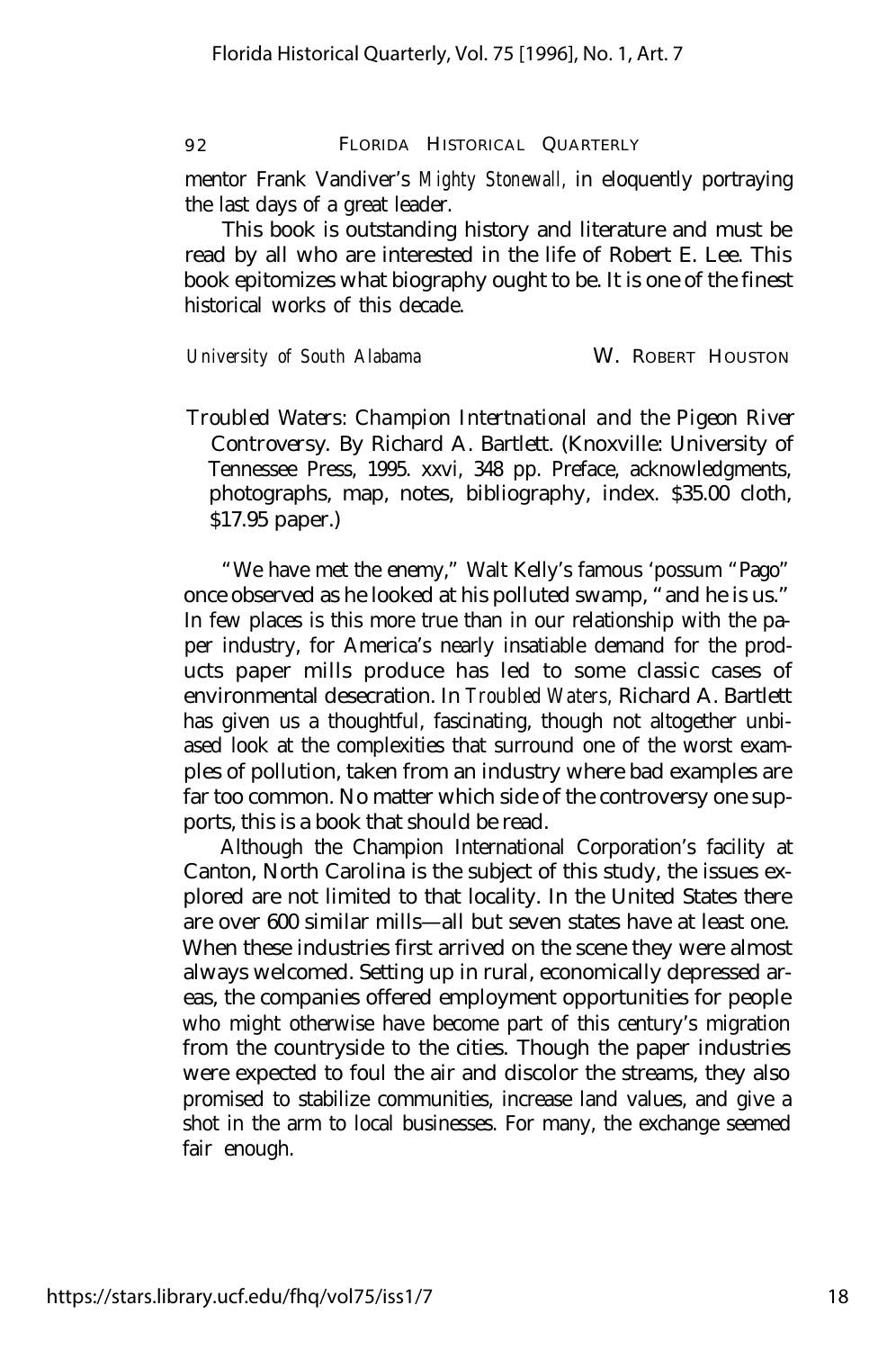But if history teaches us anything, it teaches that over time things change. Change, and the resistance to it, is what this book is about. As this nation became more environmentally aware, conservation groups became more activist in their efforts to stop pollution and clean up the damage it caused. And since "aesthetic environmentalism" was the most popular aspect of the movement, paper mills were an obvious target. Efforts to make the landscape more attractive and the air smell better led to a more careful consideration of unseen pollution, toxins that posed dangers few had earlier imagined. As evidence of these dangers grew, more people became concerned, and thus the battle was joined.

The Champion mill had been polluting the Pigeon River in western North Carolina for some seven decades when the crusade to clean up the stream began. Although there had been earlier protests and some progress, the river was still unable to support aquatic life when local residents formed the Pigeon River Action Group and went to work. Key support came from Cooke County, downstream from the plant, and by 1986, Champion faced a strong grass roots movement that was drawing support from national and international environmental groups. The result was a clash of interests and values that go to the very heart of the environmental conflicts that are being felt in communities throughout the nation. As thoughtful readers will quickly realize, one does not have to have a paper mill in the neighborhood to be concerned over the future of one's environment.

The book does not have a happy ending for either side, for despite legislation and litigation, many matters remain unresolved. Champion claims to be cleaning up, but environmental groups are considering a return to the courts. Nevertheless, by carefully cataloging the issues, explaining the tactics used by those involved, and (despite his admitted bias) giving all arguments a fair hearing, Richard A. Bartlett has provided readers an excellent case study of environmental activism and the opposition to it. *Troubled Waters* also reminds those of us who have biases of our own just how complex, and how important, cleaning up the environment is.

Jacksonville State University **HARVEY H. JACKSON III**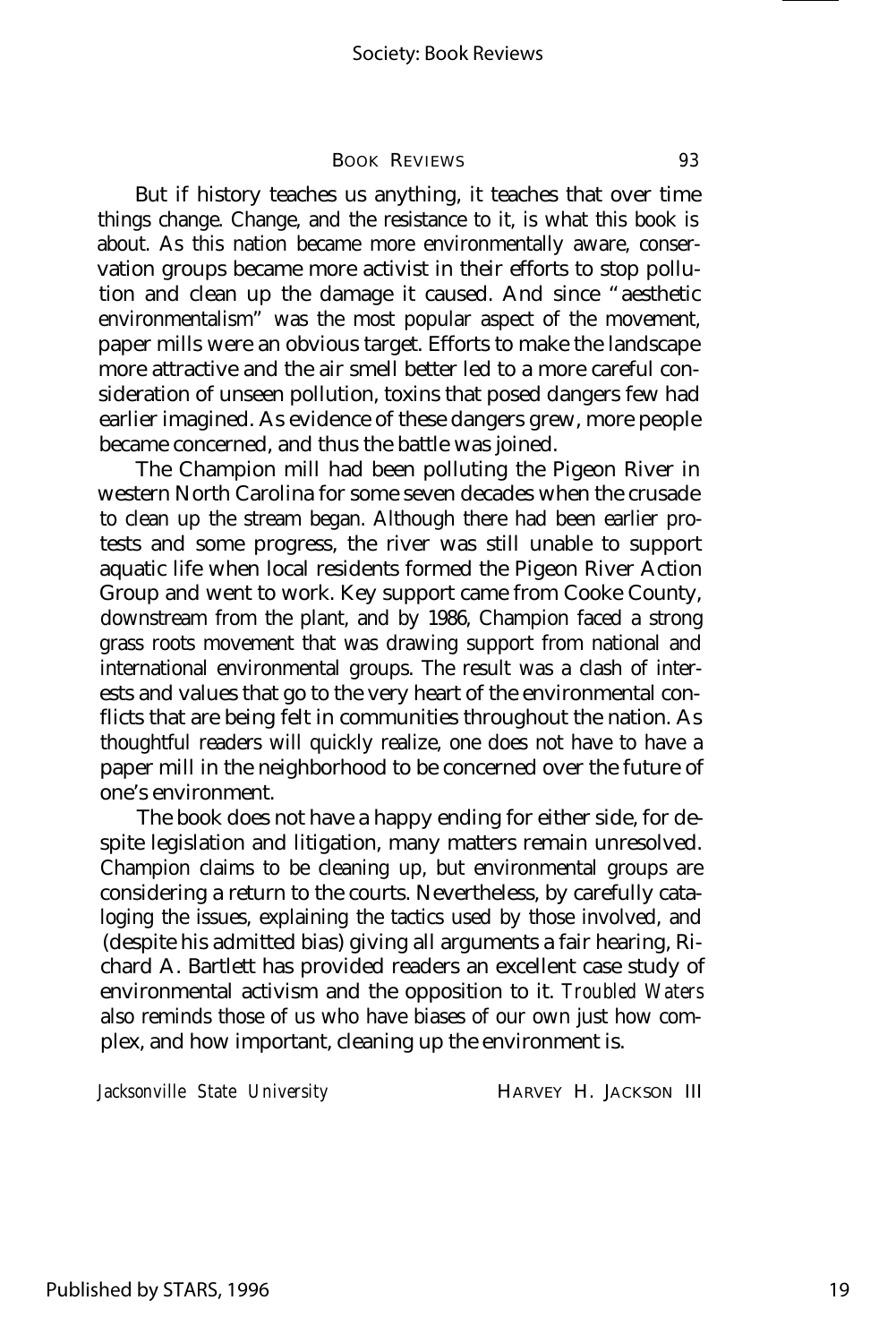*John Muir: Apostle Of Nature.* By Thurman Wilkins. *The Oklahoma Western Biographies.* Edited by Richard W. Etulain. (Norman: University of Oklahoma Press, 1995.302 pp. Series editor's preface, preface, prologue, epilogue, illustrations, maps, bibliography. \$24.95.)

When I visited with Savoie Lottinville, then Director of the University of Oklahoma Press, probably sometime in 1965, he had with him Thurman Wilkins' manuscript of *Thomas Moran: Artist of the Mountains.* "It is the cleanest manuscript I've ever seen," Lottinville informed me. "It needs no editing. We are sending it directly to the printer." I was deeply impressed, but hardly surprised. I had read Wilkins' biography of Clarence King, and was already convinced that anything Professor Wilkins wrote would be of highest quality. Of course I jumped at the opportunity to review his latest book, and I have not been disappointed.

Professor Wilkins had a real challenge in writing a biography of John Muir, for Muir was a complex, brilliant, eccentric, incredibly active individual. He was an inventor, founder of the Sierra Club, father of the preservationist branch of conservationism, defender of Yosemite and leader in the fight against the Hetch Hetchy development; a prolific nature writer, botanist, glacialist, orchardist, and traveler. He knew on a first name basis many leading scientists of the late 19th and early 20th centuries, and more than a few of that era's politicians, including Theodore Roosevelt. Such a complex man as was Muir poses difficult problems for his biographers.

Professor Wilkins writes that Frederick Turner's *Rediscovering America: John Muir in His Time and Ours* (1985) is "in some respects the finest life of Muir yet published" (279). Turner admittedly used inference, surmise, and intuition to put flesh and blood and meaning into Muir's life.

Professor Wilkins has chosen a different approach. His narration— after an excellent prologue setting the historical stage for Muir's activities and ending with an epilogue summing up Muir's life, philosophy and achievements— follows chronologically from his subject's birth to death.

Certainly this technique has the advantage of making this biography perhaps the most useful available for quick reference to Muir's activities. The reader follows the naturalist's life as if walking along a plain, or possibly, as one climbs a smooth incline. Each year brings new experiences. We read of Muir's walk down the Appalachians, of his exploration of the big tree groves of California, of his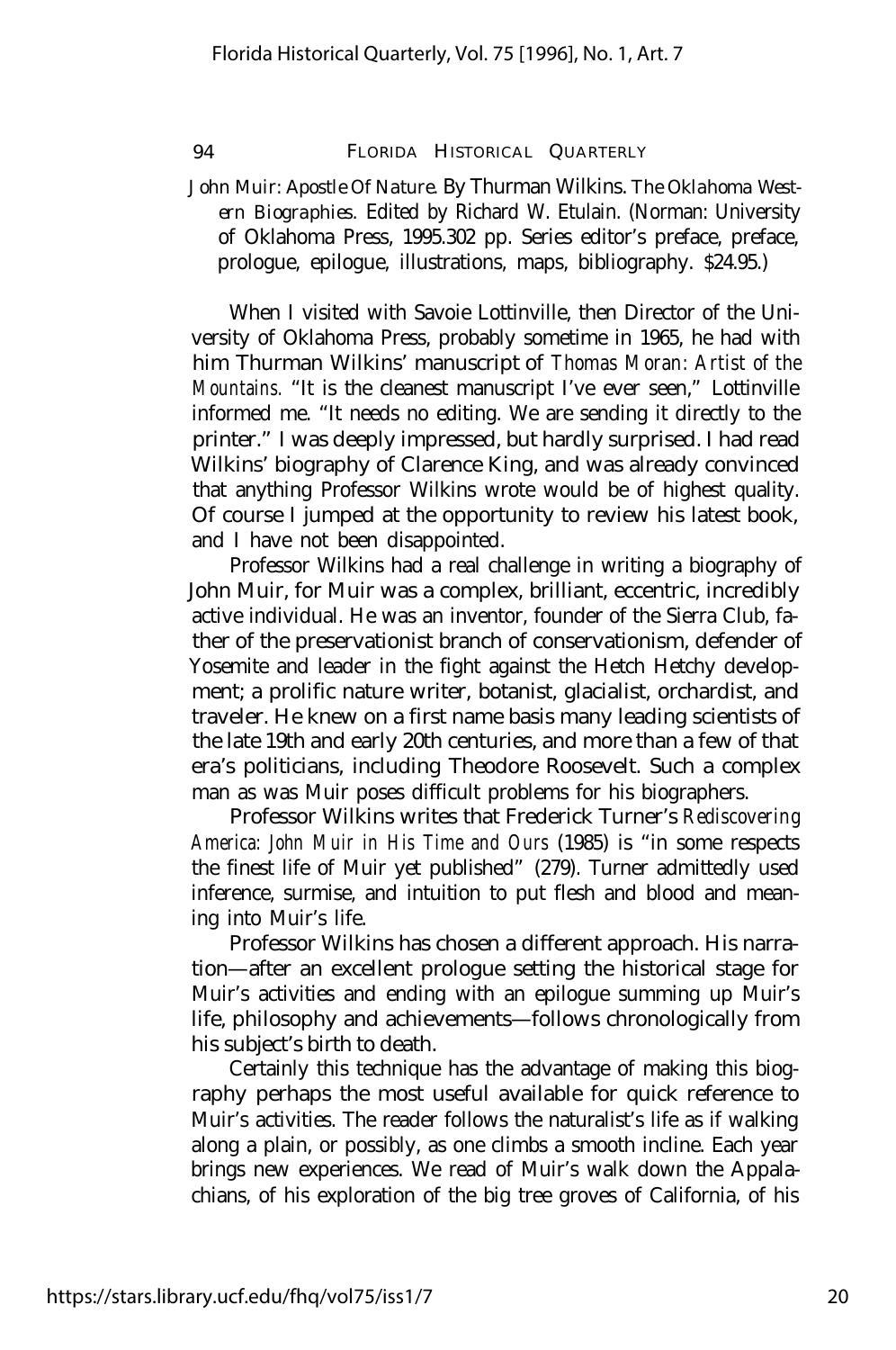fascination with glaciation, and of his journeys to Alaska. We are fascinated at his poor mountaineering (he rarely carried sufficient provisions, went hungry, suffered from thirst, frostbit his feet, was often overtaken by nightfall, and fell from cliffs). We read of his writing and publishing. He was an idealist, something of a mystic, and yet he was a good businessman. Glimpses of his private life intrigue us: how he liked being mothered; his home life. A minor criticism here is that the chronological approach does not emphasize high and low points in Muir's life.

Although this biography is less than 300 pages long, it is incredibly thorough, well organized, and above all, well written. It is also, in this era of the new robber barons, extremely timely. As Wilkins writes, recent reassessment of Muir's life and work "places him at the very cutting edge of present-day environmentalism, his concept of wilderness exerting as much vitality today as when he lived and worked" (xiv). This opportune biography, written to Wilkins' high standards of research and writing, has done justice to his remarkable subject.

*Florida State University Emeritus* RICHARD A. BARTLETT

*Crusading for Chemistry: The Professional Career of Charles Holmes Herty.* By Germaine E. Reed. (Athens, GA: The University of Georgia Press, 1995. \$45.00 cloth.)

Charles Holmes Herty is a name familiar to historians of the South. Most know something of his work in the naval stores industry and his efforts to prove that cheap, fast-growing southern yellow pine could be used as an acceptable substitute for Canadian spruce in the manufacture of newsprint and white paper. But as Reed has written, "the complete story of Herty's contributions and significance to American chemistry, the American chemical industry, and the economic future of his nation and his native region appears nowhere in the brief published accounts of his life and work."

Relying on the Charles Holmes Herty Papers at Emory University, Professor Reed has produced the first book-length study of one of the most important men of the 20th century American South. In this well-researched and clearly-written monograph Reed guides her readers through Herty's early days in a poorly equipped laboratory and classroom at the University of Georgia to a palatial suite in a New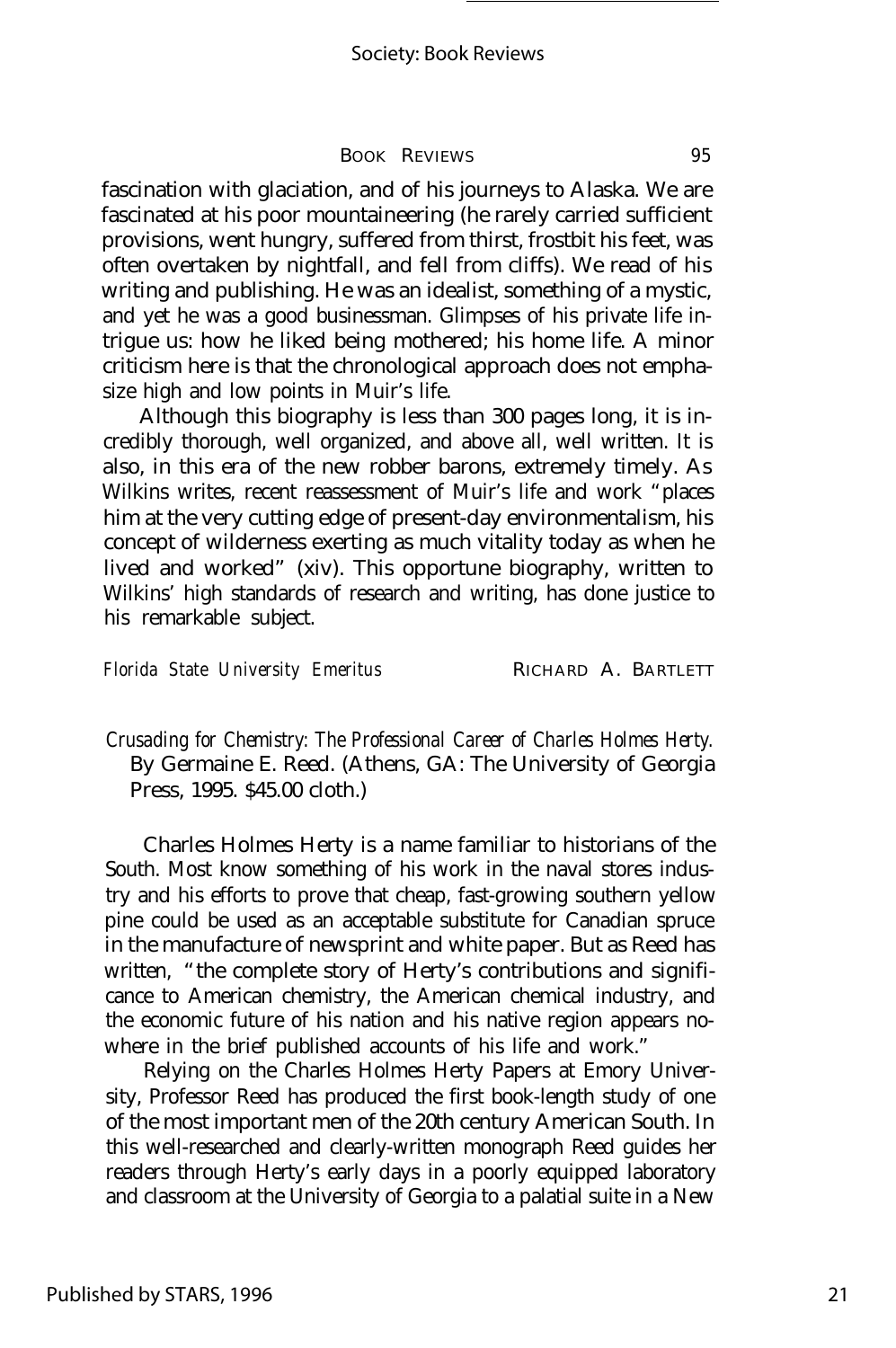York City office tower, from the isolated pine forests of North Florida and South Georgia, and from the halls of the University of North Carolina to serving on presidential advisory committees. Reed clearly places Herty in his proper place as one of the leading figures in the economic and industrial development of the "New South."

Born in Milledgeville, Georgia in 1867, Charles Herty was educated as a chemist at the University of Georgia and the John Hopkins University where he received his Ph.D. in chemistry. Herty's professional career was varied, and during his life he served as a university professor, government expert, journal editor, trade association president, industrial consultant, and director of a research laboratory.

Herty's "formative years" from 1890-1916, were devoted to academe and the naval stores industry. He began his teaching career at the University of Georgia in the fall of 1890. During his stay in Athens, Herty married, had two children, and began his research on the naval stores industry. It was also during this time that he developed the "Herty" cup-and-gutter system which revolutionized the industry.

Herty remained at the University of Georgia until November 1901 when Gifford Pinchot asked him to join the Bureau of Forestry. Underpaid and frustrated over limited research facilities and the lack of promotion opportunities, Herty accepted the offer. Herty spent two years in the United States Department of Agriculture's Bureau of Forestry, improving upon the cup-and-gutter system, and winning international acclaim at the same time.

Herty returned to academe in 1905 when he took a position in the chemistry department at the University of North Carolina at Chapel Hill. During this stay at Chapel Hill, which lasted until 1916, Herty served as head of the chemistry department (1905-16), dean of the School of Applied Science (1908-11), and a close advisor of the university president on issues ranging from student and faculty recruitment, promotion, curricular reform, and student discipline.

Professor Reed is at her best when tracing Herty's professional career outside of academe and the two years he spent in the United States Department of Agriculture. After he left the University of North Carolina Herty served two terms as president of the American Chemical Society (1915-16), and five years as editor of its *Journal of Industrial and Engineering Chemistry* (1917-21), using both, as Reed contends, "as a bully pulpit to preach chemistry, and to promote his conviction that cooperation by business, government, and academe was essential to the nation's health, security, and material welfare."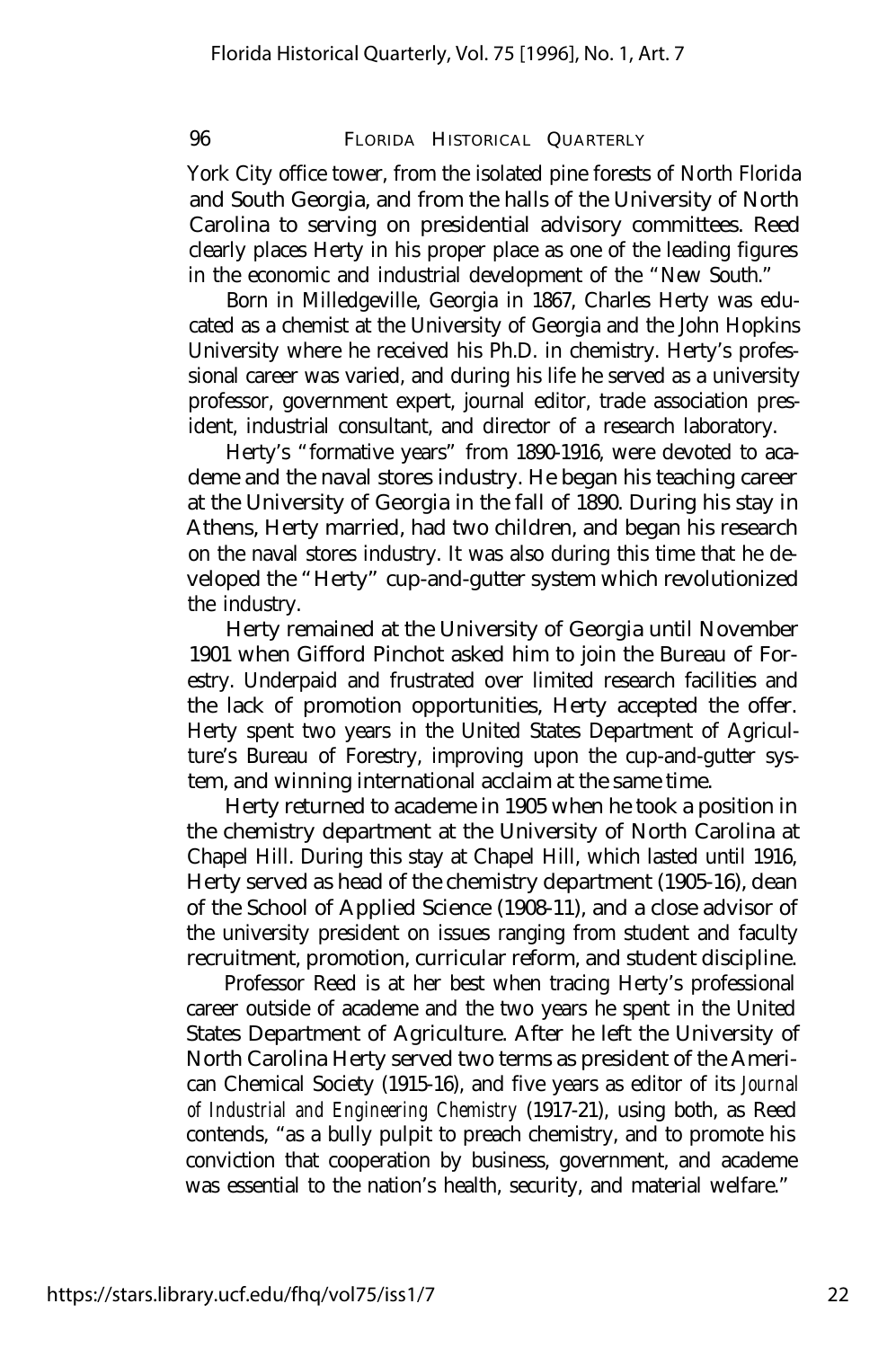In the last two decades of his life, Herty played a vital role in the establishment of a domestic coal-tar chemical industry, carefully organized campaigns to secure dyes protection, and a National Institute of Health. Finally, in 1932, in what he regarded as his most important contribution to southern economic development, he established a pulp and paper laboratory at Savannah, Georgia, to prove that southern yellow pine could replace Canadian spruce in the manufacture of newsprint and white paper. Herty's research led to the construction of the South's first newsprint plant in Lufkin, Texas in 1938.

Students of economic and industrial southern history will welcome *Crusading for Chemistry.* The concise narrative is strong, extensively researched, well written, and contributes to our understanding of the modernization and economic development of the American South.

*West Virginia University* JEFFREY A. DROBNEY

*The Politics of Rage: George Wallace, The Origins of the New Conservatism, and the Transformation of American Politics.* By Dan T. Carter. (New York: Simon and Schuster, 1995.572 pp. Preface, notes, bibliography, acknowledgments, index. \$30.00 hardcover.)

In this comprehensive work, Dan T. Carter captures the essence of George Wallace and the enormous changes he wrought in late 20th century American politics. Described by the author as "the most influential loser" of this century (468), the five-term Alabama governor and four-time presidential candidate emerges from these pages as a ruthlessly ambitious figure, who combines "racial fear, anticommunism, cultural nostalgia, and traditional right-wing economics" to appeal to disaffected white voters (12). Wallace's ability to capitalize on such issues, especially in the South, Carter argues, dictated Richard Nixon's southern strategy in 1968 and ultimately paved the way for the Religious Right.

The first three chapters focus on Wallace's background and early political career, and Carter emphasizes the "normal compass of ambition" that seemed to direct Wallace's every move. During his years at the University of Alabama and in the Air Force during World War II, the Alabamian constantly made known his political aspirations; after the war, he leapt into politics at age 26 in a suc-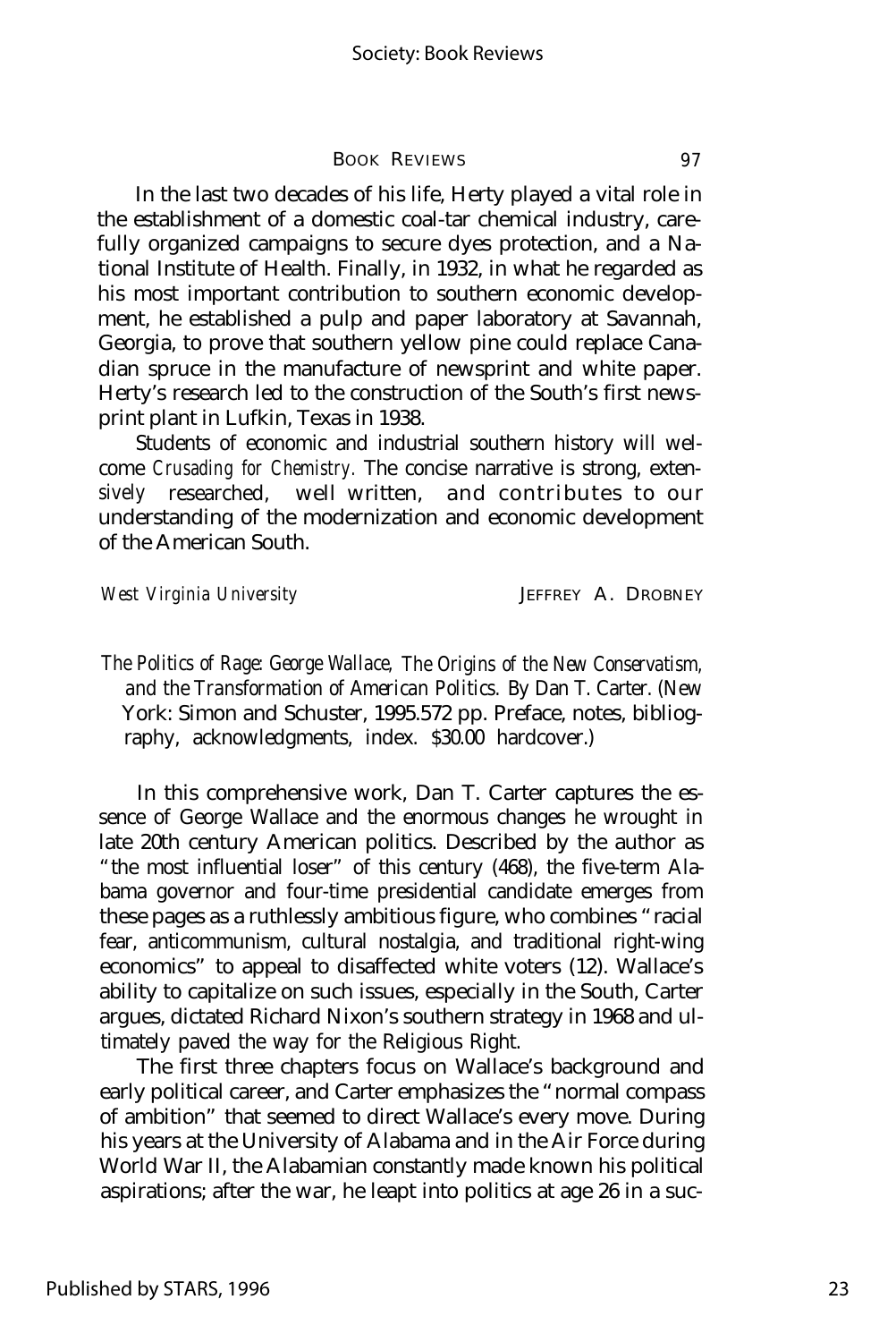cessful campaign for the legislature. Governor "Big Jim" Folsom dominated Alabama politics during this era, and Wallace the legislator cast himself in the populist image of this political giant. The energetic Wallace travelled and politicked relentlessly (while virtually ignoring his wife Lurleen and their young children) and in 1954 helped coordinate Folsom's successful re-election. After Folsom lost favor with voters over his passive acceptance of the *Brown* decision in 1958 Wallace made his first run for governor. Losing because of his own apparent softness on the race issue, Wallace vowed that no opponent would ever "out-nigger" him again. (Contrary to Wallace's official biographer, Carter insists Wallace did make the infamous statement.) In his 1962 gubernatorial bid, Wallace took a lesson from his defeat and fell "down a dark hole of the bleakest demagoguery" (109). Railing against "communistic amalgamation" and championing "segregation forever," he surpassed all opponents to win the governorship (108).

After a detailed description of Governor Wallace's stand in the schoolhouse door at the University of Alabama in 1963, Carter places Wallace's career within the larger context of the civil rights struggle and national political developments during the 1960s and 1970s. In tracing the tragedies and triumphs of the civil rights movement during Wallace's governorship— from the violence in Birmingham to the march to Selma— Carter argues that Wallace consistently encouraged violent extremists like the National States Rights Party and the Ku Klux Klan in order to lend credence to his claim that integration would lead to public disorder. While Wallace's intransigence and repeated episodes of violence in Alabama only hastened the legislative success of civil rights activists, the governor's defiant spirit endeared him to many southern whites and made him a viable presidential candidate. His popularity terrified Richard Nixon, who in both the 1968 and 1972 campaigns, according to Carter, repeatedly adjusted his message to make himself appealing to the same conservative voters whom Wallace attracted. Carter further details Nixon's obsession with Wallace: how the President contributed \$400,000 to Wallace's 1970 gubernatorial opponent in an unsuccessful effort to defeat his nemesis, how Nixon ordered an IRS investigation of Wallace's brother, and how in 1972 the Republican contemplated tampering with evidence to make political hay of Arthur Bremer's attempted assassination of Wallace. (Nixon wanted to plant George McGovern campaign litera-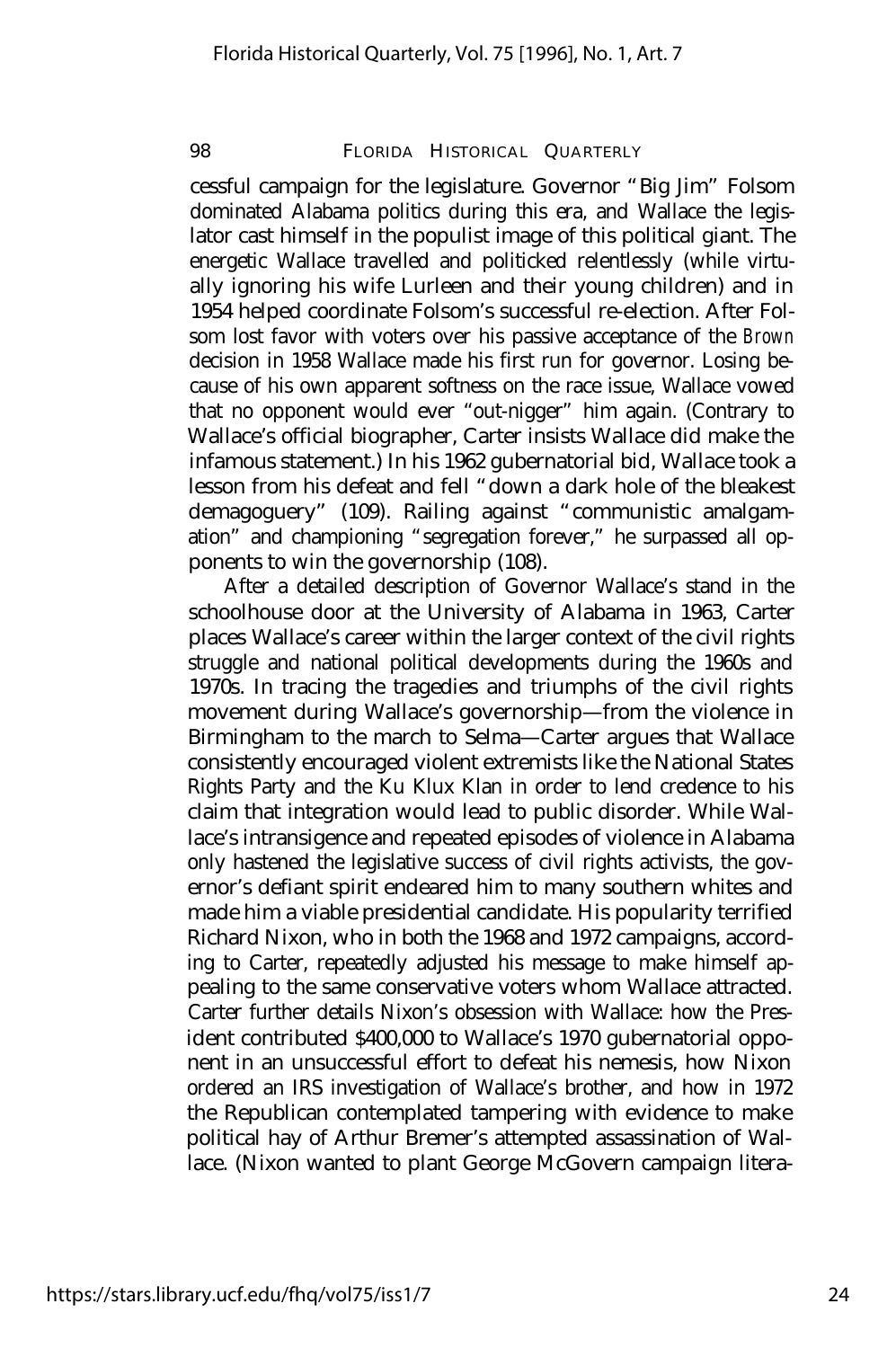ture in Bremer's apartment, but the President's men failed to act before the FBI sealed the room and posted a guard.)

In a brief epilogue on Wallace's legacy, Carter concludes that the Alabamian's attacks on the federal government, as well as his angry rhetoric, have become staples of modern conservatism. Moreover, the author masterfully links the Alabama governor to the Religious Right by describing his 1974 visit to Jerry Falwell's Liberty Road Baptist Church, where the wheelchair-bound governor earned a rousing ovation after giving his personal testimony. This entire book is characterized by a keen perceptiveness of the larger historical significance of episodes such as this one, and Carter's exhaustive research and wonderful writing make this both a first-rate piece of scholarship and a delightful read. Winner of the Bancroft Prize, *The Politics of Rage* is a rare and significant work that will shape historical interpretation for years to come.

*Rhodes College* TIMOTHY S. HUEBNER

*From Demagogue to Dixiecrat: Horace Wilkinson and the Politics of Race.* By Glenn Feldman. (Landham, MD: University Press of America, 1955. xviii, 311 pp. Preface, introduction, notes, bibliography, index. \$32.50 paper, \$49.00 cloth.)

Where's the folklore, the mythmaking, and the mass appeal? Where's the backslapping, the glad handing, and the storytelling? Where's the backwoods stumping, the whipped-up rhetoric, and the buffoonery? Where are the colorful monikers, the folksy manners, and the barbecues? Where's the bourbon, please?

Wait! Here's the beef. The term demagogue loses its regional meaning when attached to the likes of Horace Wilkinson, as Glenn Feldman has done in *From Demagogue to Dixiecrat.*

A Birmingham native, Wilkinson never held a state or national elective office; yet he occupied a central position in Alabama politics during the heyday of Jim Crow. As an assistant attorney general and a circuit judge, Wilkinson piloted a legal campaign against vigilantism in the early 1920s. This, Feldman says, made Wilkinson a progressive. But after finding civil religion in Klan-controlled Birmingham, the progressive turned political opportunist. He joined the Klan, defended vigilantes, and aligned with Klan Senator James Thomas "Tom Tom" Heflin.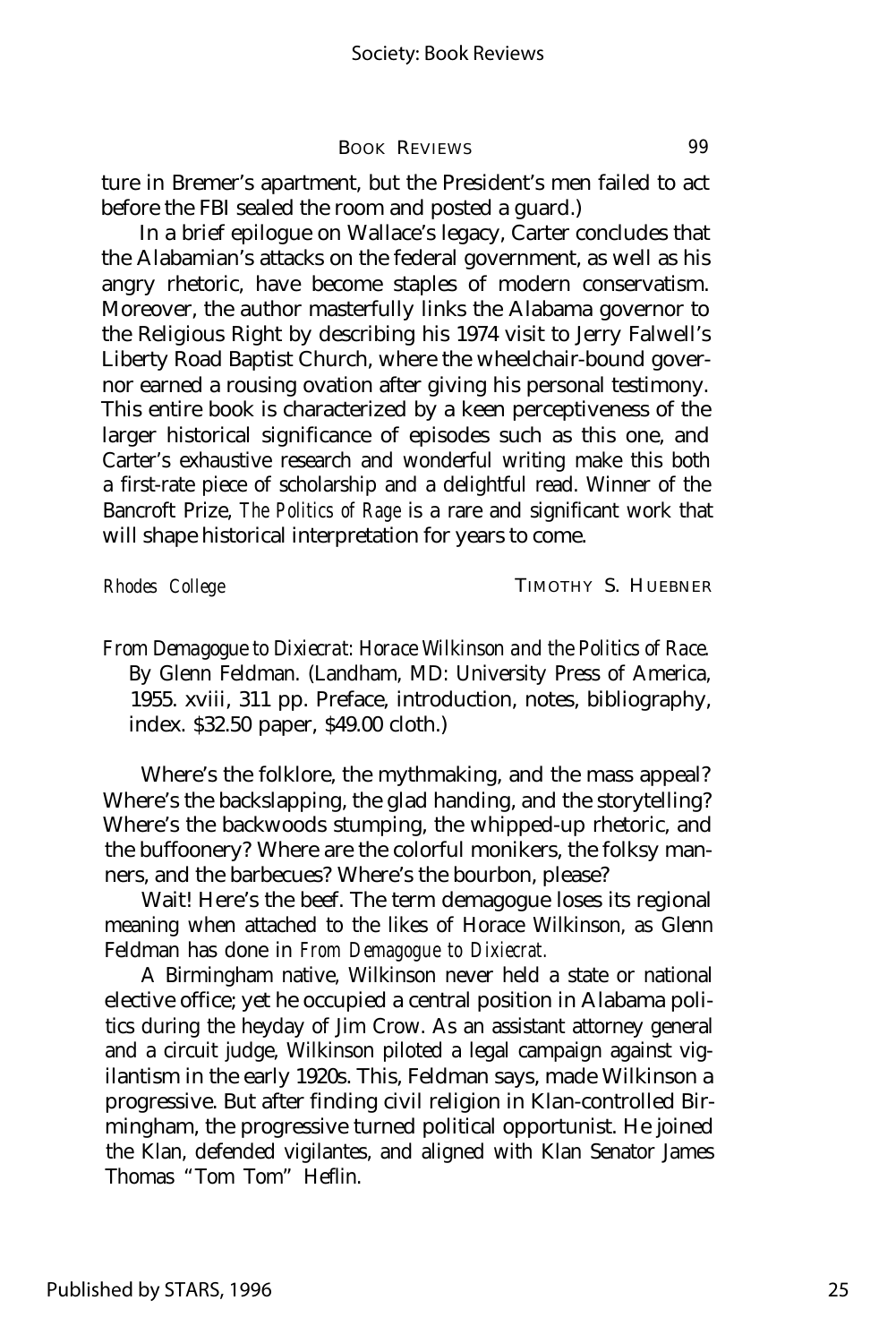His machinations, indeed, went beyond the courtroom. By Feldman's account, Wilkinson led the Alabama Democrats' bolt against the "papist" presidential candidate Al Smith in 1928. During the 1930s Wilkinson became Birmingham's chief dispenser of New Deal patronage. Throughout, he championed poor and working-class whites against the powerful "Big Mule"/Black Belt interests. But by the time of the 1948 Truman civil rights platform, he had assumed the role of race and Red baiter to boost sagging political opportunities. He joined forces with the Big Mule industrialists— creating a human bridge of white solidarity between his working-class constituency and its traditional adversary— and helped lead the Dixiecrat movement. He spent the twilight of his life until his death in 1957 ensnarled in Baptist church politics.

Wilkinson was never a luminary in the public consciousness like many of his better-known compatriots. As Feldman points out, he was a behind-the-scenes operator, the consummate party worker who manipulated politics at the structural level and peddled influence through "agents." Still, Feldman grants Wilkinson demagogue status, arguing that his political career "offers the rare opportunity to examine the workings of demagoguery at a vitally significant structural . . . level" (ix). But neither Wilkinson's political maneuverings nor his persona conform (not in Feldman's portrayal of the man, anyway) to the conventional understanding of the southern demagogue. Feldman's Wilkinson is a one-dimensional politico with no personality, no depth, no luster, no homely virtues.

Political savvy and racism alone do not make a demagogue. Every self-respecting scholar of the subject has cautioned against a too liberal use of the term demagogue. (Incredibly, Feldman overlooked completely Ray Arsenault's important work on demagoguery.) If Feldman has not confused power brokerage and political bossism with demagoguery, he has expanded the definition to the point of distortion. A power-broker/city-boss angle perhaps would have served Feldman better since both conventions are normally associated with Yankeedom.

Other problems arise. Feldman deploys questionable props that exalt his subject artificially. He makes Wilkinson the demagogue exemplar, suggesting that he steered the career of "Tom Tom" Heflin by exercising "an undue amount of influence over the older demagogue" (99). Feldman maintains that a passel of Alabama politicians fell under the tutelage of Wilkinson, but the author never details a single mentor-disciple relationship; nor does he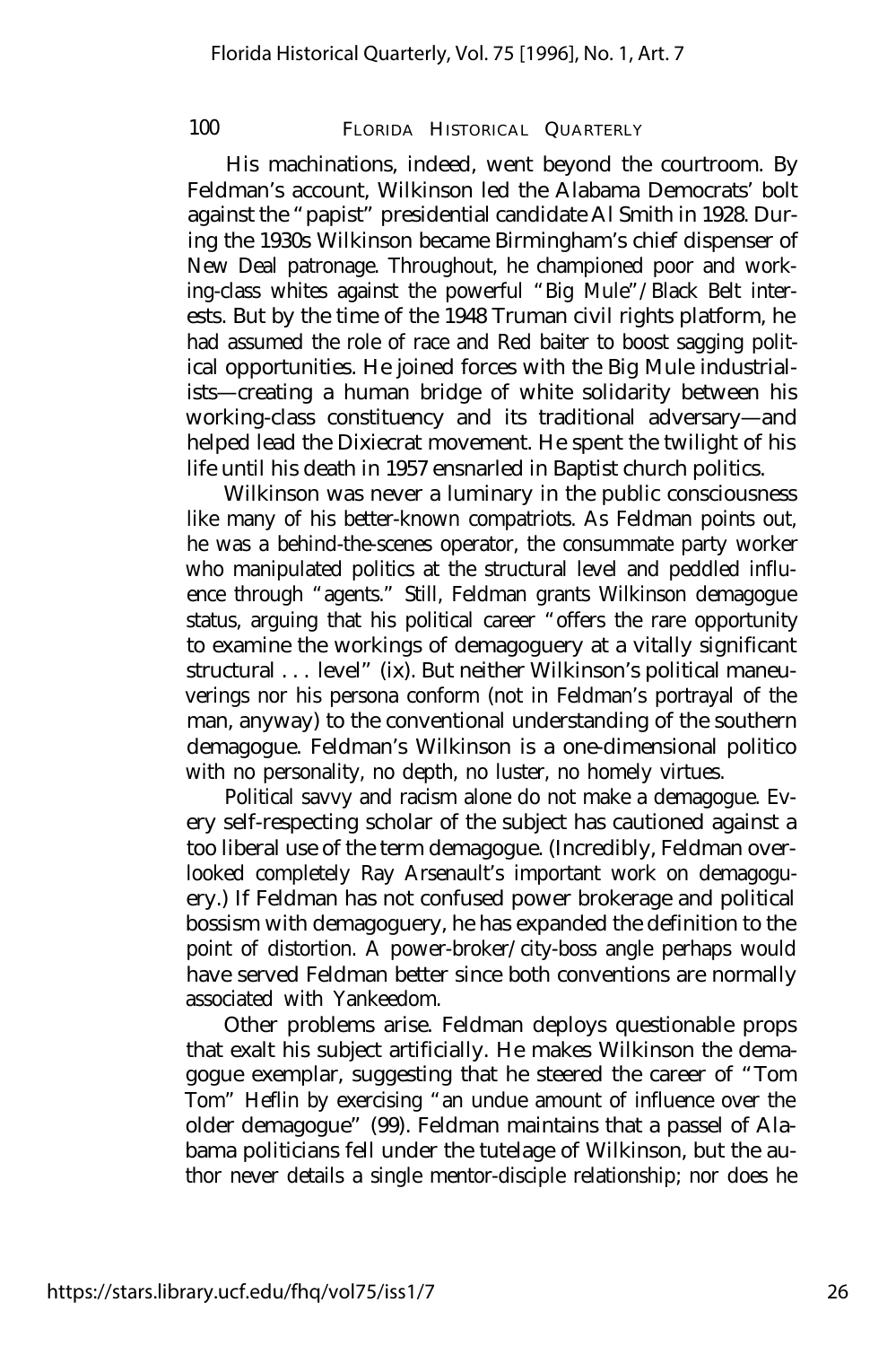explain how one alleged disciple, Bull Conner, could be both student and lifelong Wilkinson antagonist. Finally, with words like "brilliant," "courageous," and "politician extraordinaire" describing Wilkinson, Feldman pens his story perilously close to hagiography.

So what can the reader learn from this arid chronicle of Wilkinson's political life? According to Feldman, Wilkinson has "taught us" that a politician of Wilkinson's stripe can be both a racist and opportunist (this is new information?) and that Wilkinson's brand of racism "is not completely rational" (again, this is new?) (199).

In the final sum, one wonders whether Horace Wilkinson's political career is worthy of a book-length study. But since that question is irrelevant in the post-publication period, one should ask whether *From Demagogue to Dixiecrat* can justify the time needed to read it? Bourbon, anyone?

*Eckerd College* JACK E. DAVIS

*Reading, Writing, and Race: The Desegregation of the Charlotte Schools.* By Davison M. Douglas. (Chapel Hill: University of North Carolina Press, 1995. Acknowledgments, introduction, photographs, notes, bibliography, index. \$15.95 paperback, \$39.95 hardcover.)

Personal events often inspire the selection of research topics by scholars. Davison Douglas attended Charlotte-Mecklenburg schools from 1962 to 1974 and thus witnessed much of the desegregation controversy. However, he chose Charlotte as a case study of school busing to achieve integration for other reasons as well. First, Charlotte provides a good example of the "moderate" response to the 1954 *Brown* decision in the South. The city was among the earliest to desegregate public facilities and to admit African American students to white schools. Second, because of the 1971 *Swann v. Charlotte-Mecklenburg Board of Education* decision mandating a massive busing plan, the city was thrust into the center of the national debate over busing. Third, desegregation there has been among the most successful in limiting "white flight" and in raising test scores. Busing also won a rare degree of public acceptance in Charlotte.

Noting that "education has functioned as perhaps the most critical arena in which the struggle for racial equality has taken place," (2), Douglas uses school desegregation as the prism for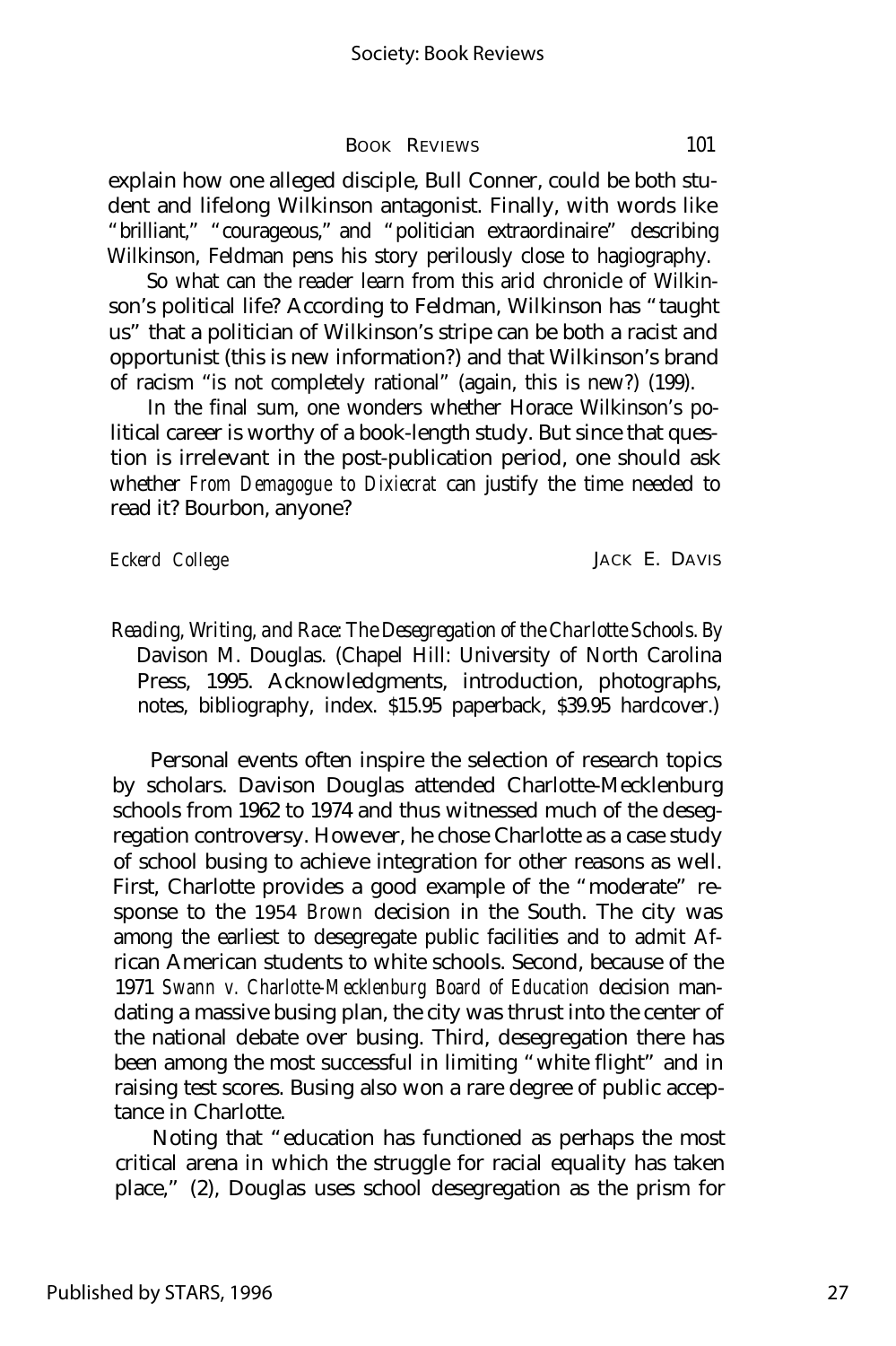studying larger issues of the civil rights era. He examines the dynamics of southern moderation; the relative roles of the courts, black activism, and elective branches of government; the factors motivating white actions for desegregation; and the forces for success in Charlotte, which illumines the potential for busing to achieve educational equality.

According to Douglas, moderation in both the city and the state had multiple roots. A primary cause was political domination by "a business and financial elite committed to economic advancement and the avoidance of racial strife" (41). North Carolina politicians were more likely to be lawyers than planters from black-belt areas; thus they were less obsessed with racial domination and more aware of the possibilities for judicial intervention. In addition they were able to see that moderation was an effective tool to avoid significant change. Although among the first to admit African Americans to white schools, by 1964 North Carolina had less school integration than states that engaged in massive resistance.

The primary focus for school desegregation varied according to the time period. Up to the *Brown* decision the courts were the major agents of change, but then lapsed into a decade of restraint. Two lawsuits in Charlotte in 1961 and 1965 were unsuccessful. Throughout the South meaningful desegregation did not come until after the Civil Rights Act of 1964, which was largely the result of black activism. In the late 1960s and early 1970s, however, litigation once again forced the issue in Charlotte because of the persistence of Judge James McMillan. Accepting the argument that selfinterest rather than morality motivates most white support for black rights, Douglas calls desegregation of Charlotte's schools the result of a "convergence of forces: the persistence of a few African American leaders unwilling to compromise in the face of perceived injustice, the emergence of a group of citizens who understood that continued recalcitrance undermined community interest, and the perseverance of a judge who remained steadfast in his interpretation of constitutional requirements" (243).

Charlotte's success demonstrates why other school systems have failed. A key component of victory was the vast size of the school district, which gave whites fewer places to flee. Separate suburban school districts in many cities increased white flight. Charlotte was also blessed with an extraordinary degree of parental participation in the schools. Additionally, the city coordinated its public housing and school desegregation policies— scattering new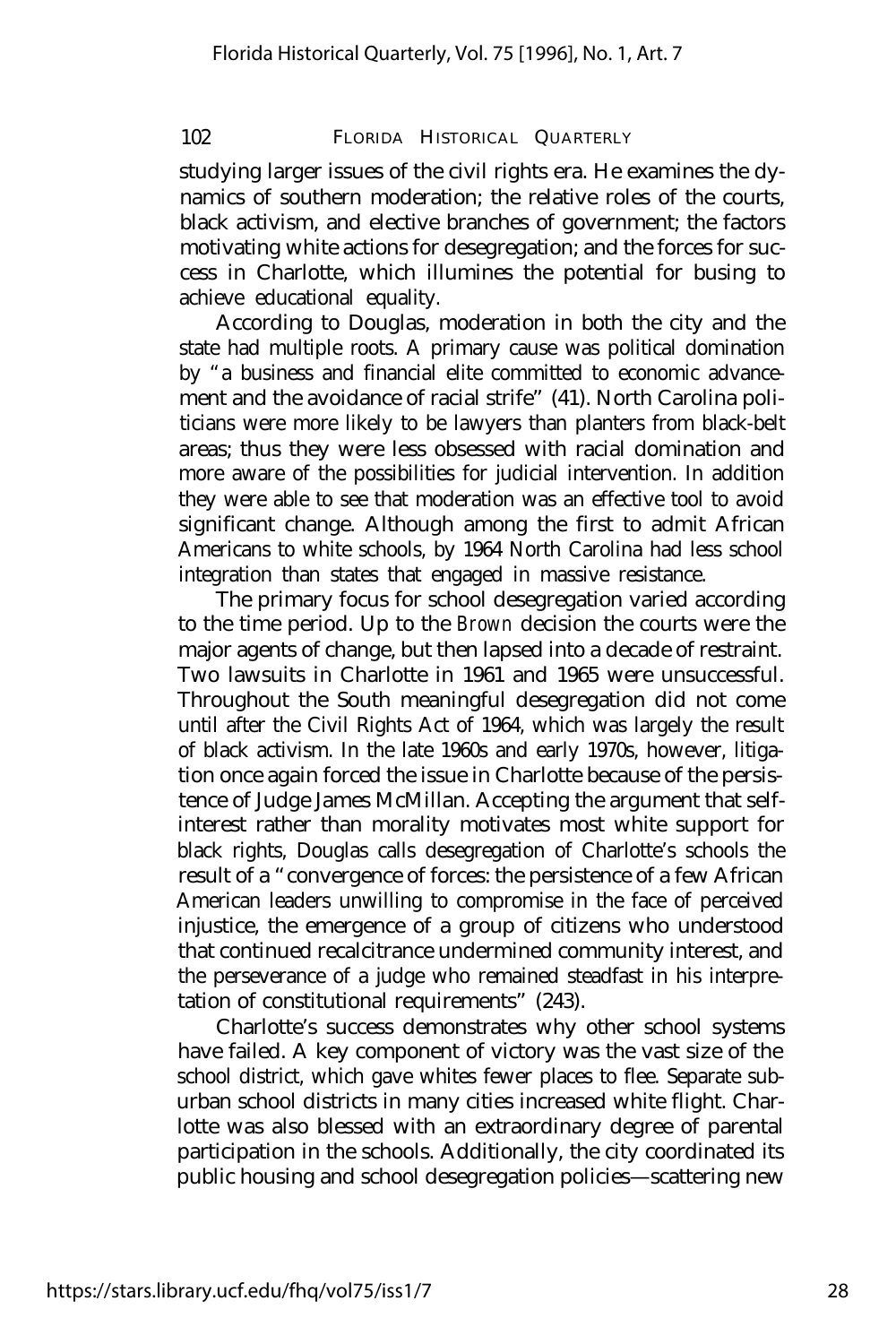public housing. Those living in integrated residential areas were rewarded by allowing their children to attend neighborhood schools. The result increased educational opportunities for African Americans and boosted economic growth for the city. This fine study is a welcome antidote to the pessimism that greets most mechanisms to promote racial equality in the 1990s.

*North* Carolina *State University* LINDA O. MCMURRY

*The Separate City: Black Communities in the Urban South, 1940-1968.* By Christopher Silver and John V. Moeser. (Lexington: University Press of Kentucky, 1995. vii, 220 pp. Preface, maps, tables, figures, notes, bibliography, index. \$29.95.)

The scholarly literature on the nature and evolution of black life in urban America has grown by leaps and bounds in recent decades. In their collective attempt to understand the complexities of race, class, and geography in 20th-century America, historians, sociologists, and other social scientists have produced scores of carefully-rendered community studies. Unfortunately, despite its richness, this literature suffers from a preoccupation with the Northern "ghetto" experience. Sadly, we know much less about African Americans in Birmingham and Savannah than about their counterparts in Chicago and New York. Redressing this regional imbalance will require dozens of additional monographs, but Christopher Silver and John V. Moeser's insightful interdisciplinary exploration of black life in three Southern cities— Atlanta, Richmond, and Memphis— represents an important first step in the process of reconfiguring the field of urban black studies.

Silver and Moeser focus on the changing nature of Southern cities during the three decades following the Great Depression. From the beginning of the Second World War to the late 1960s black Southerners witnessed profound transformations in the social and spatial structure of their communities, the character and implications of racial segregation and discrimination, and the nature of political and legal institutions. While the authors take great pains to point out the unique or distinctive aspects of Atlanta, Richmond, and Memphis, they nonetheless insist that all three communities experienced the creation and maturation of a "separate city" during these years. Even though these were the declining years of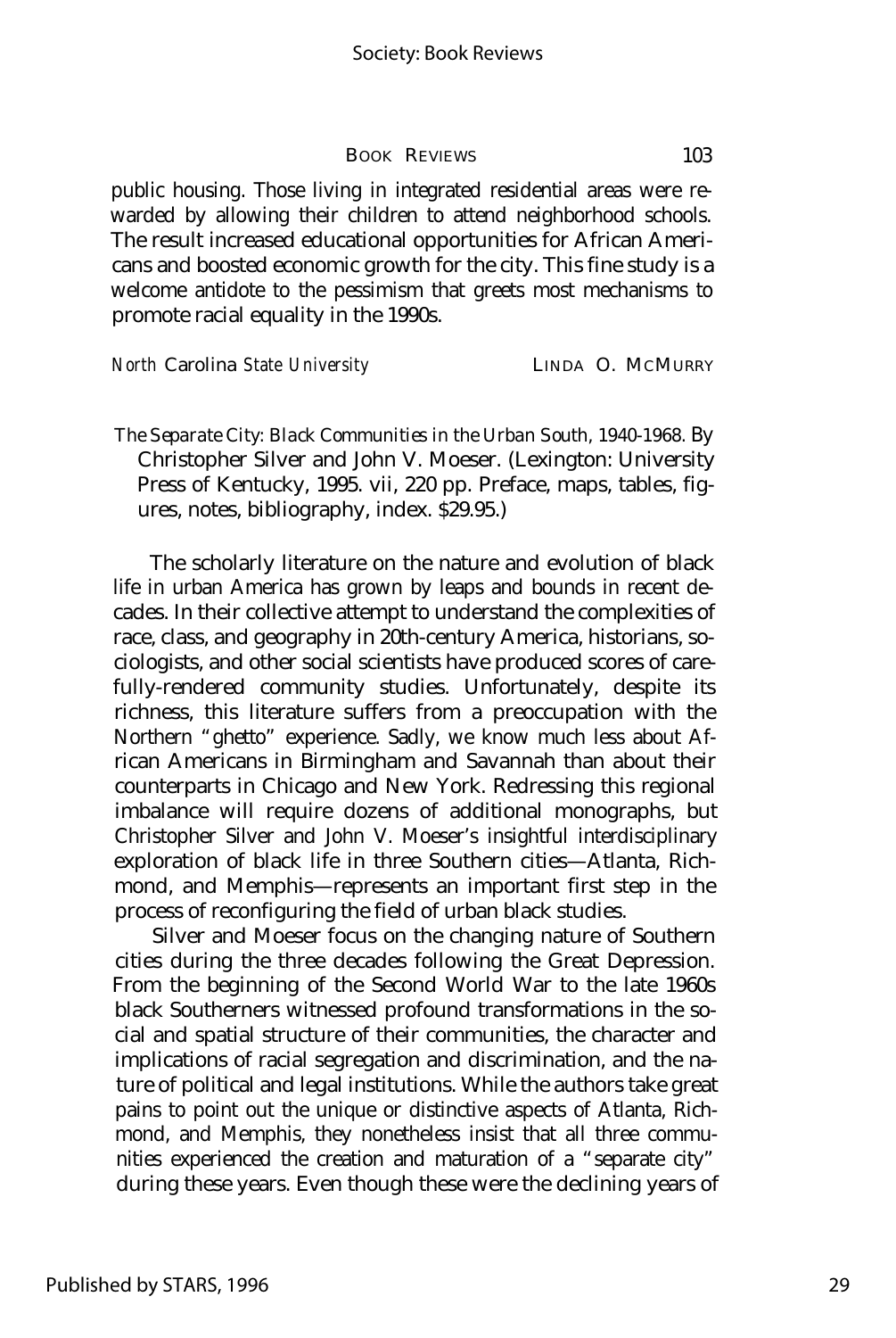*de jure* segregation, in many ways the urban black experience in the South became increasingly separate from that of whites after 1940. Forced to deal with wrenching changes in the overall structure of urban life— urban renewal, school desegregation, the construction of expressways, the proliferation of suburbs, and so on— black Southerners often turned inward in an attempt to create viable social and political institutions. In each city, this "ghettoization" process brought an increase in African-American political power and a measure of communal hope and racial pride. But as the authors correctly point out, the promise of the "separate city" ultimately foundered on the "structural divide between an empowered black middle class and the larger working class and disadvantaged who were not able to transform black power into public policy successes" (14). As the end of the 20th century draws near, it is painfully clear that in the "separate cities" of the modern South-where unemployment, crime, and disintegrating families are rife— social and economic progress lags far behind political empowerment.

Replete with tables, graphs, and detailed descriptions of community programs and organizations, this book will undoubtedly test the patience of some readers. But for those seriously interested in the evolution of African-American life in the modern urban South, a careful reading of Silver and Moeser's ground-breaking monograph will prove well worth the effort.

*University of South Florida* RAYMOND ARSENAULT

*The FDR Years: On Roosevelt and His Legacy.* By William E. Leuchtenburg. (New York: Columbia University Press, 1995. xiii, 377 pp. Preface, index, notes. \$29.50.)

In one of nine superbly written essays which comprise *The FDR Years,* William Leuchtenburg describes in rich detail the 1936 presidential campaign, the election returns, and the resulting political, policy, and program implications. Leuchtenburg describes how, with the leadership of FDR, American voters steadily regained confidence in government, the economy, and themselves and overwhelmingly reelected him to a second term while crushing the Republican challenge, as well as other opposing political viewpoints. In particular, the author emphasizes that FDR and the voters in 1936 demolished those political philosophies which were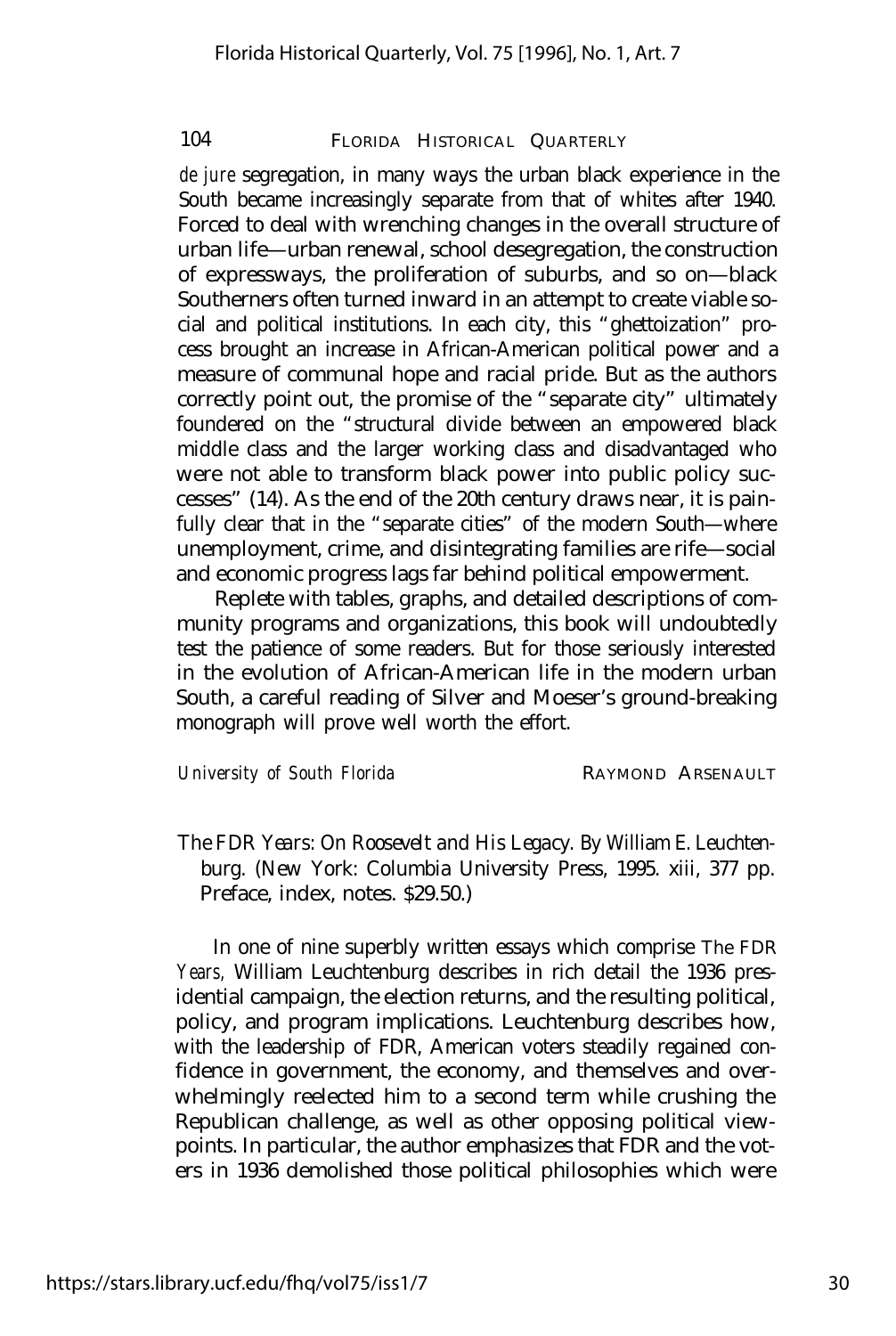rooted in the earlier conventional and highly restrictive view of the role of the Federal Government with regard to the social and economic well-being of the American public.

Some 60 years have elapsed since the 1936 elections and in 1996 an increasingly troubled and ambivalent American public may have an unusually well-defined opportunity to reconsider the role and responsibility of the federal government in the many substantive program areas which were spawned directly, or indirectly, by FDR's New Deal. Since the voting public rejected an incumbent Republican president in 1992, and followed that in 1994 by sharply ending Democratic Party control of both the Senate and the House of Representatives, the American voting public can expect a lengthy and particularly contentious 1996 political season. However, more so than ever before in this age of media based "sound bite" campaigning, the voting public cannot count on the candidates alone to elucidate the issues. Wise, and at least in this one instance, truly enjoyable preparation for the voter in 1996 would begin with a careful reading of *The FDR Years.*

The nine essays of *The FDR Years* pertain primarily to the New Deal period of 1932-1938 and were written by the author over a period of some 36 years (1952-1988), with periodic updating and augmentation to reflect the additional insights of other recognized New Deal scholars and commentators. The essays were originally prepared as papers for presentation at conferences, as articles for publication in scholarly journals, one as a chapter in a previous book by the author, or as contributions to 'multiauthor' volumes on the Presidency. The selection and organization of the essays in *The FDR Years* is brilliant. Each essay is captivating; to the extent that some degree of redundancy between essays occasionally and understandably exists, it serves to offer additional insight and emphasis to important events or achievements.

Seven of the essays vividly describe the economic and social crisis confronting the American public in 1932, the continuing willingness of FDR to discard conventional views and to adapt to new realities, the political opposition, the new organizational entities and program concepts of a rapidly expanding federal establishment, and the personality conflicts between cabinet officers. Also described is the early onset of presidential difficulties with what has been elsewhere termed "The Iron Triangle" (the powerful combination of congressional committees, executive branch bureaus and agencies under the jurisdiction of a particular committee, and interest groups with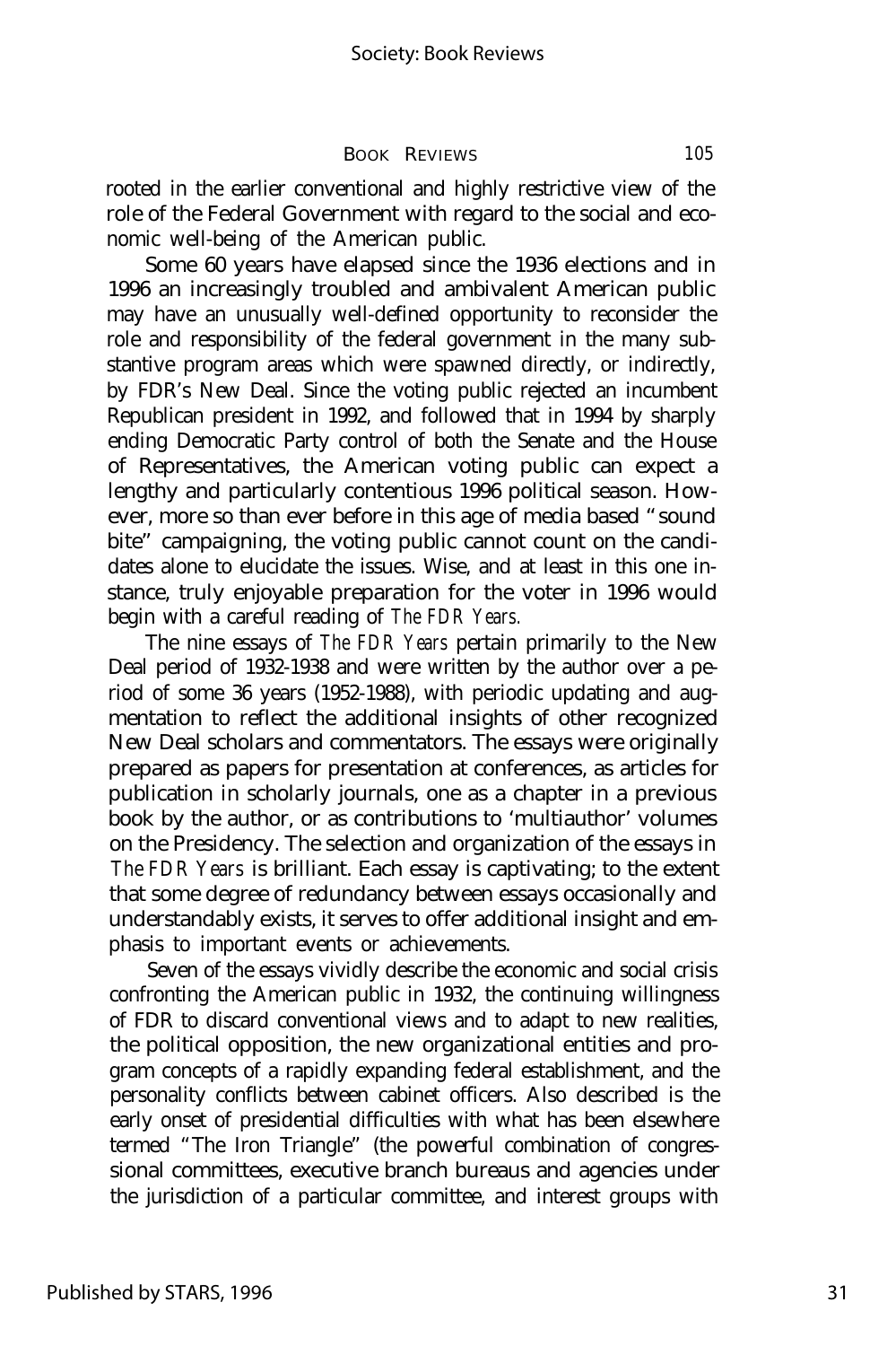compatible goals, and a willingness to undertake concerted coordinated actions, often at odds with any administration).

The two concluding essays assess the achievements of the New Deal and its impact on American culture. Forthrightly acknowledging that the New Deal did not improve, or only marginally impacted, some socioeconomic areas, Leuchtenburg is impressively convincing in writing of significant New Deal achievements in securities regulation, banking, infrastructure development, agriculture, home building and financing, unemployment insurance, old-age security, aid for dependent children, resource conservation, and numerous other areas which improved living conditions for the American public. Indeed, one cannot read *The FDR Years* without realizing that many millions of Americans (or their parents), who are now comfortably situated and clamoring for an end to such programs, were among the major beneficiaries of New Deal programs, or other programs inspired by the New Deal.

Whether 1996 will be a year in which progress is made in resolving such long-standing issues as the proper role of the federal government in such areas as welfare, medical care for the aged and the disadvantaged, education, employment, financial support for essential services such as conservation and transportation, and other compensatory spending for social and economic purposes, remains to be seen. However, thanks to William E. Leuchtenburg's *The FDR Years,* we are afforded an unusually excellent account of the reasoning underlying the past involvement of the federal government in these crucially important areas.

*Melbourne, FL* ED DOL.AN

*Weapons for Victory: The Hiroshima Decision Fifty Years Later.* By Robert James Maddox. (Columbia: University of Missouri Press, 1995. 215 pp. Introduction, notes, selected bibliography, index. \$19.95 hardcover.)

The dropping of an atomic bomb on Japan on August 6, 1945 by order of President Harry Truman was designed to end the war and save American lives. The hope was that this weapon would make the planned invasion of Japan unnecessary. Although Japan did not instantly surrender— it took a second bomb plus a declaration of war by the Soviet Union before this took place— there is no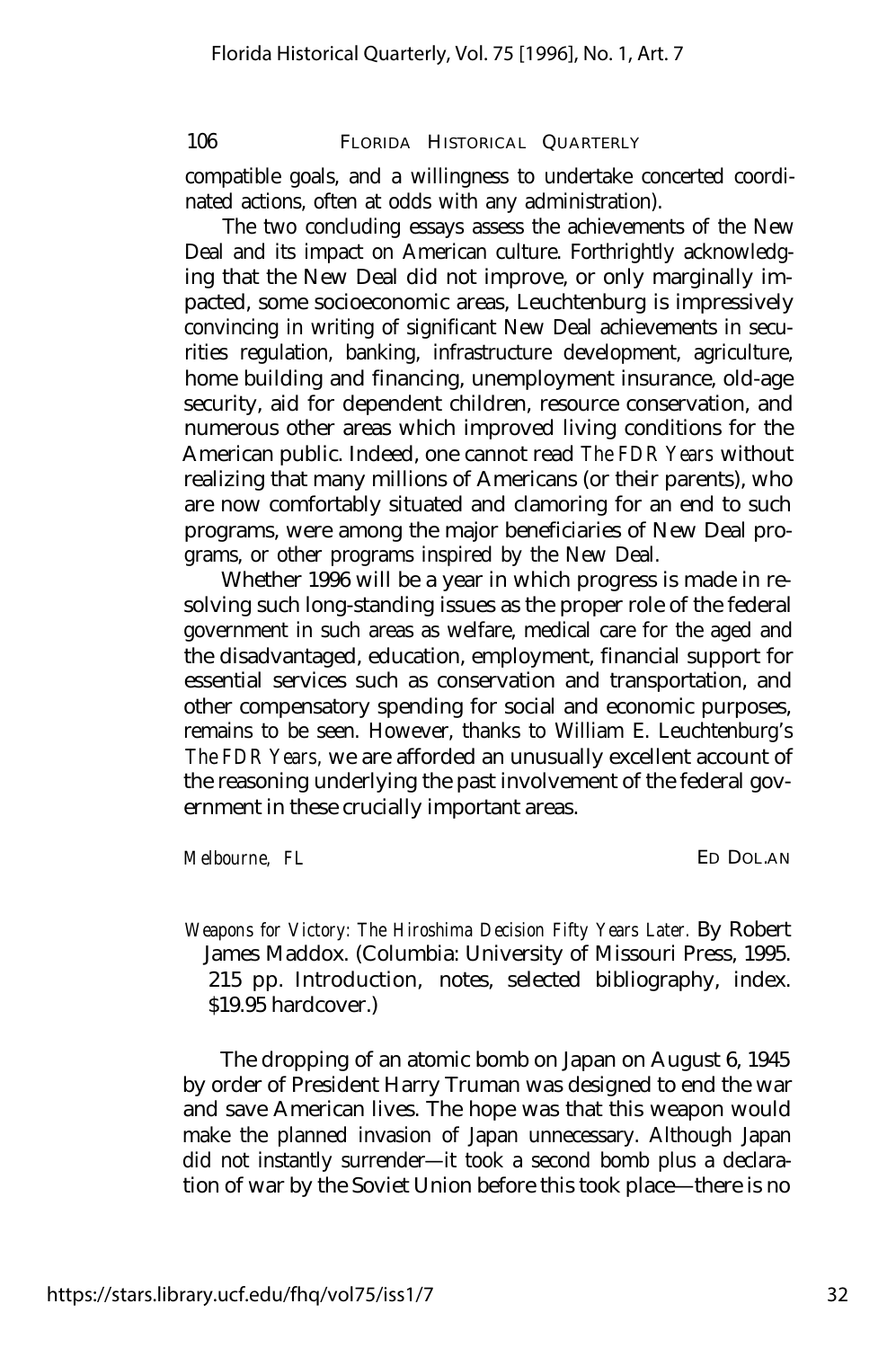doubt that it was successful. The war did stop, no invasion was necessary, many lives were saved, but the controversy had just begun.

There were differences of opinion in 1945 among high civilian and military officials as to how, when, and where the bomb should be used, but almost no one opposed its use. There were no arguments back and forth about the morality or immorality of using the weapon, whether it was a military necessity or not, what impact it would have on the Soviet Union, certainly none that reached the president. But, when some of these men wrote their memoirs they also began to rewrite history, and when New Left historians such as Gar Alperovitz presented their revised versions of the event during the 1960s, the assertion was made that the bombs were not used to defeat Japan but to intimidate the Soviet Union, that the American people had been the victim of a giant conspiracy.

In this cogent, trenchant book, Robert Maddox uses all of his considerable skills to destroy this revisionist view. His research is exhaustive, his logic is admirable, and his account is utterly convincing. On the negative side, one is left with the feeling that Maddox has engaged in overkill, that his final chapter "A Retrospect" was not truly necessary, that he has been too eager to demolish all aspects of the revisionist viewpoint.

For example, all scholars agree that of the highest military officers only Dwight Eisenhower opposed dropping the bomb. But, when Ike later asserted that he had made his views known to both Truman and Secretary of War Henry Stimson, the unanimity among scholars came to an end. Maddox spends a lot of time, far too much in the eyes of this reviewer, in proving that Ike was mistaken in his later claims.

From the 1960s on, it appears that many Americans, from Oliver Stone to revisionist historians, have been willing to believe in any number of conspiracy theories about our postwar past. They would do well to remember the old military maxim, "Never suspect conspiracy when simple incompetence will suffice." Faced with this intransigence in our society and in the halls of academe, perhaps this type of overkill is mandatory. At any rate, for those who prefer to be historically accurate rather than just politically correct, this is a good overview of how the decision was made to enter the atomic age. It is thorough, readable, accurate, and most welcome.

*University of Florida* ARCH FREDERIC BLAKEY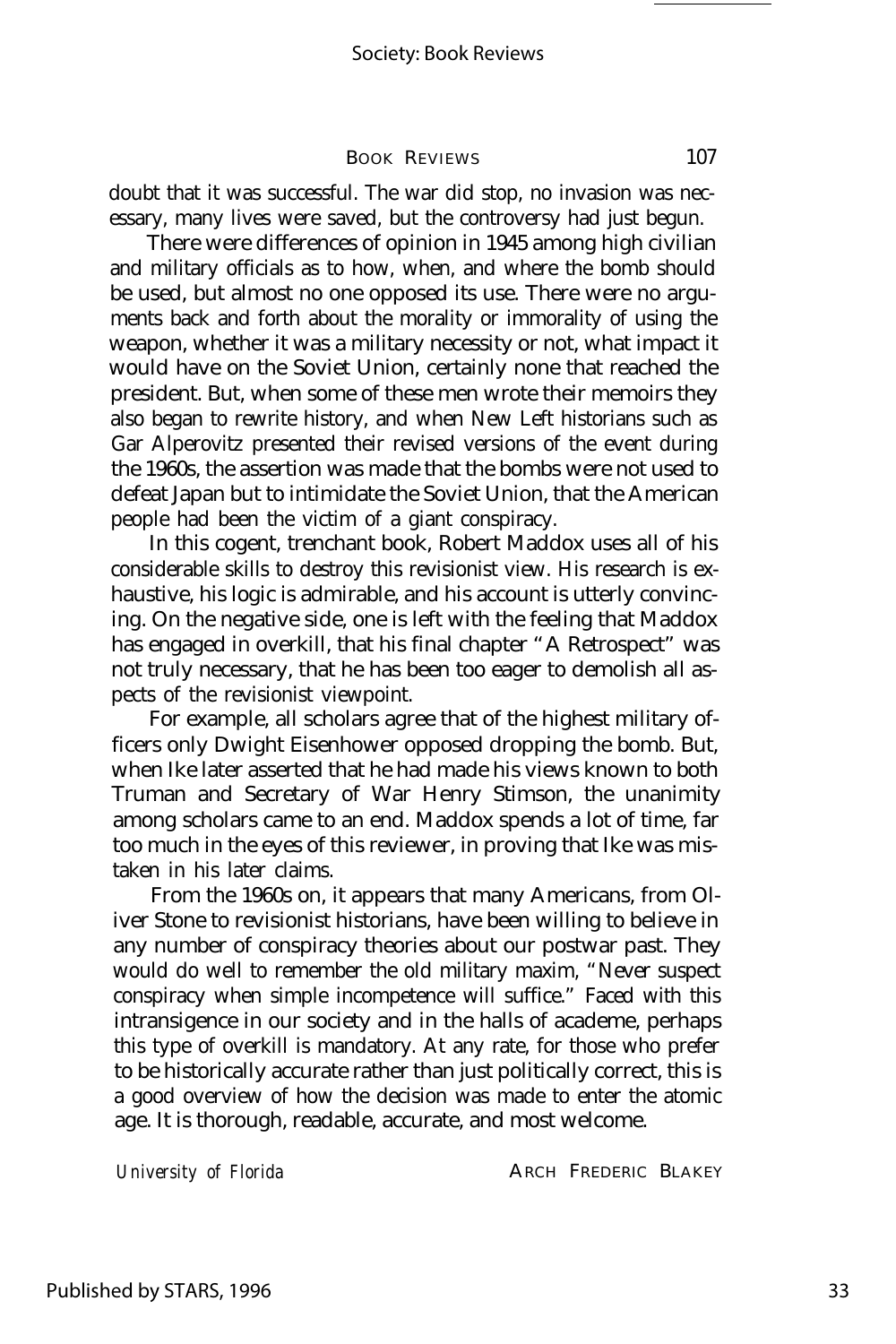*Good-bye, Machiavelli: Government and American Life.* By Bernard W. Wishy. (Baton Rouge: Louisiana State University Press, 1995, xi, 364 pp. Preface, bibliography,. index. \$34.95.)

Most observers of society and politics in the United States since World War II have recognized the federal government's increasing involvement in the daily life of the republic. The extent of that involvement and its implications for both citizens and the future of republican governance in this country have sparked much political commentary, not to mention electoral posturing.

Bernard Wishy has sought to develop a reasoned, historical perspective on the subject by surveying governmental function and service from the colonial era to the 1990s. His product is a solid creation, enriched with shrewd insights and engaging presentations of evidence.

Wishy argues that government has always exercised its power in the ordinary life of this country. Sponsorship of private enterprise, for example, has been as much a part of the role of the central government as its service to defend the nation, facilitate international trade, or guarantee the rights of citizens. The regulatory function of government has been equally apparent.

But this latter function has usually received a less than appreciative nod from the general population. Wishy locates sources of this attitude in the early development of the British North American colonies. Colonists able to do so pursued London's sponsorship of their business and commercial activities even while they deplored the regulatory power imposed by imperial officials. The central government's authority could be viewed as either beneficent or tyrannical, depending upon how its actions affected one's particular interests. According to Wishy, such a pattern of selective approval of governmental intervention would become commonplace in the political discourse of the United States.

Government in the new nation proved itself well capable of providing sponsorship. Under the Philadelphia Constitution, the central government manipulated fiscal policy to solicit the loyalty of long-term debt holders, thereby strengthening its power. The same government underwrote economic development with charters, bounties, and contracts, among other instruments.

Even that arch foe of governmental intrusion, President Thomas Jefferson could not resist acting on behalf of the "public interest." He approved the use of surplus receipts to build canals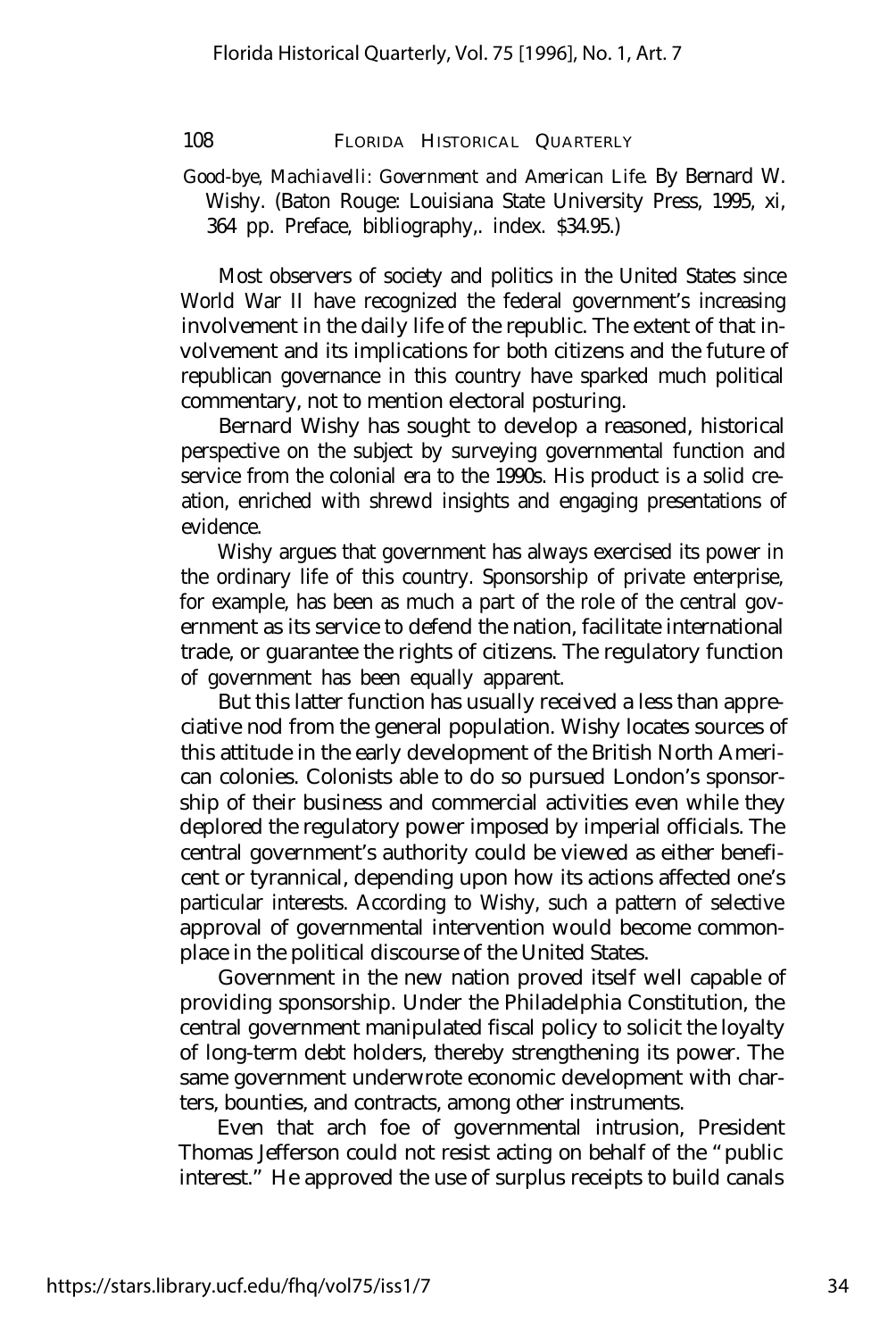and turnpikes, and to assist education. He also earmarked federal dollars to purchase the Louisiana Territory.

Despite the "waxing and waning" of intervention in the 1820s and 1830, by mid-19th century, what Wishy sees as a continuous "pileup" of governmental functions had already been set in motion. In the 1850s "pileup" included subsidies for steamship companies, telegraph lines and cod fisheries, underwriting land surveys, and support for education and agricultural research. The national emergency imposed by the Civil War expanded a formidable, existing range of activity.

The phenomenal growth of the nation between 1865 and 1912 spurred a simultaneous burst of governmental "pileup" at the federal, as well as the state and local, levels. By 1900, business and industrial expansion prompted another surge of regulation. Thus, the implicit dilemma raised, though not solved, was that state power must be enhanced to strengthen individual freedom and economic opportunity.

Wishy notes that in response to severe economic dislocation in the 1930s the flurry of New Deal programs fashioned in Washington established a permanent foundation for the interest-based politics so noticeable today. Ever larger numbers of citizens came to view the federal government as a basic provider, as a legitimate source of support— cash, jobs, health care— to which they were entitled.

Government has become a broker, operating on behalf of multiple interest groups which compete for public largess. Each need, real or perceived, raised for consideration is promulgated as a "public interest," usually without examination of legitimacy or worth.

An obvious conclusion derived from this work is that political life in the modern United States has lacked a mode of discourse that embraces reality. Responsible Republicans, Democrats and others must set themselves to the work of crafting campaigns that honestly address the tradition of governmental intervention. The next, and surely more challenging duty, will be to begin a fair evaluation of the merits of the "pileup" already at hand.

*Florida Farm Bureau Federation, Gainesville* GEORGE B. CRAWFORD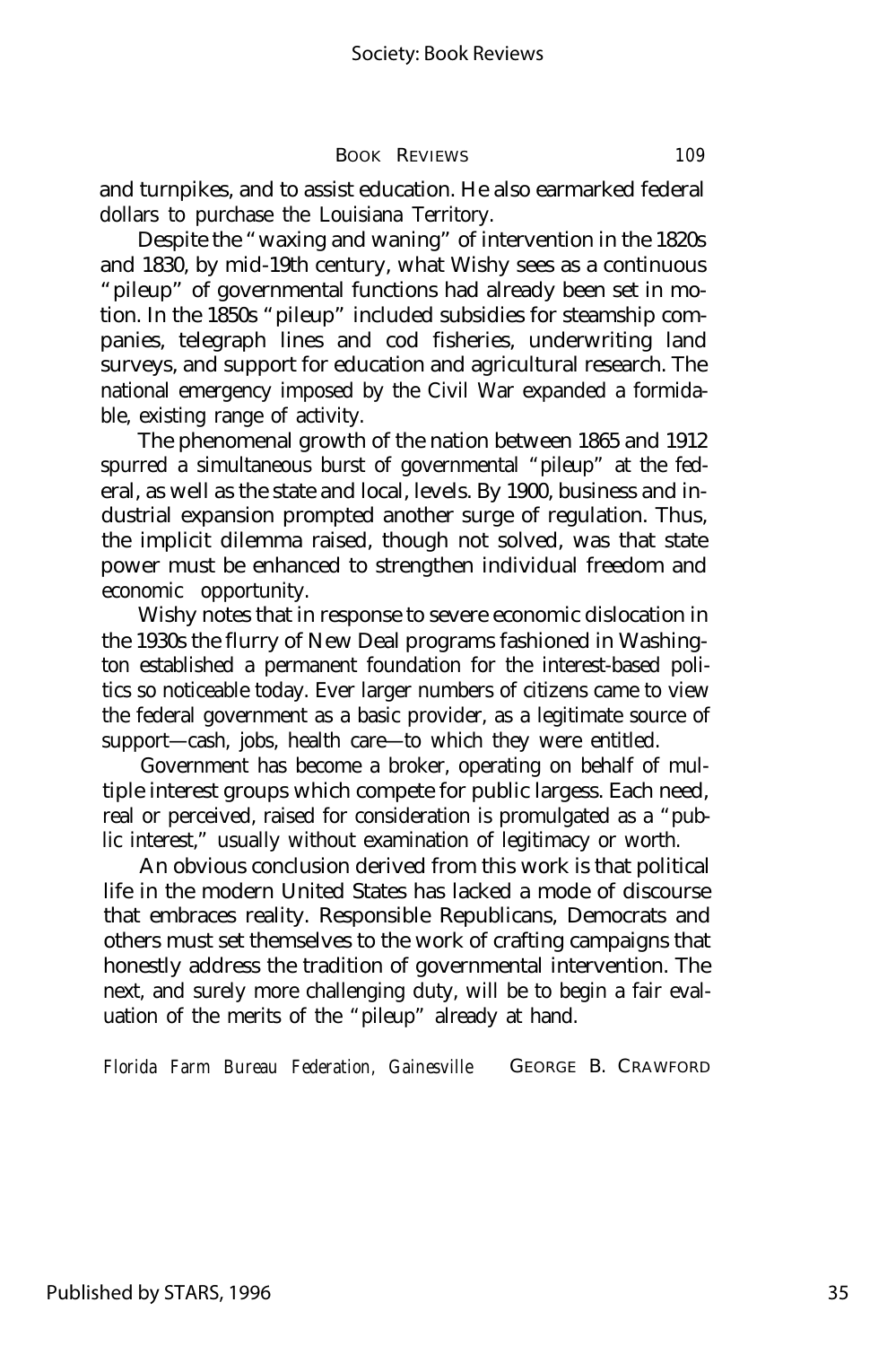#### BOOK NOTES

*A Journey Through Time: A Pictorial History of South Dade* by Paul S. George, a historian well-known to the readers of the *Quarterly,* has just been published by the Donning Company of Virginia Beach, Virginia. This panoramic narrative, illustrated by 250 photographs and maps, is the first comprehensive treatment of a vast agricultural area which has long been vital to the economy of Dade County and the state of Florida.

Dr. George takes the reader through some 10,000 years of local history beginning with some of the earliest inhabitants of the region. He includes the first white settlers who were drawn to the coastal ridge and its adjacent hammock land where game abounded. He tells also of the settlers of a string of small communities that arose along the FEC Railway in the late 19th and early 20th centuries as they endured the hordes of insects, the isolation, and the subpar farming conditions to forge homes in the wilderness.

In the early decades of the 20th century the area became the winter produce capital of the nation and, eventually, host to Dade County's fastest growing communities. Hurricane Andrew's destructive path through South Dade was only the latest, and most severe, example of a lengthy chain of natural disasters which the region has endured. Led by Homestead and Kendall, the region is rebuilding in the wake of Andrew while it continues to redefine itself.

*A Journey Through Time* is a fascinating story. It can be read quickly, or it can be savored a little at a time with equal enjoyment and benefit. It may be ordered from the Florida Pioneer Museum, 826 North Krome Avenue, Florida City, FL 33034. The price is \$37 plus \$5 for postage and handling.

Bill Wisser's *South Beach: America's Riviera, Miami Beach, Florida* was released in late 1995 by Arcade Publishers. Beautifully illustrated by numerous color photographs, the book is a "compilation of images and words depicting the seductive and stylish Tropical Deco world of South Beach, Florida." It features the flamboyant architecture of the Art Deco neighborhood at the tip of Miami Beach and the successful fight to save it from the wrecking ball. It addi-

[110]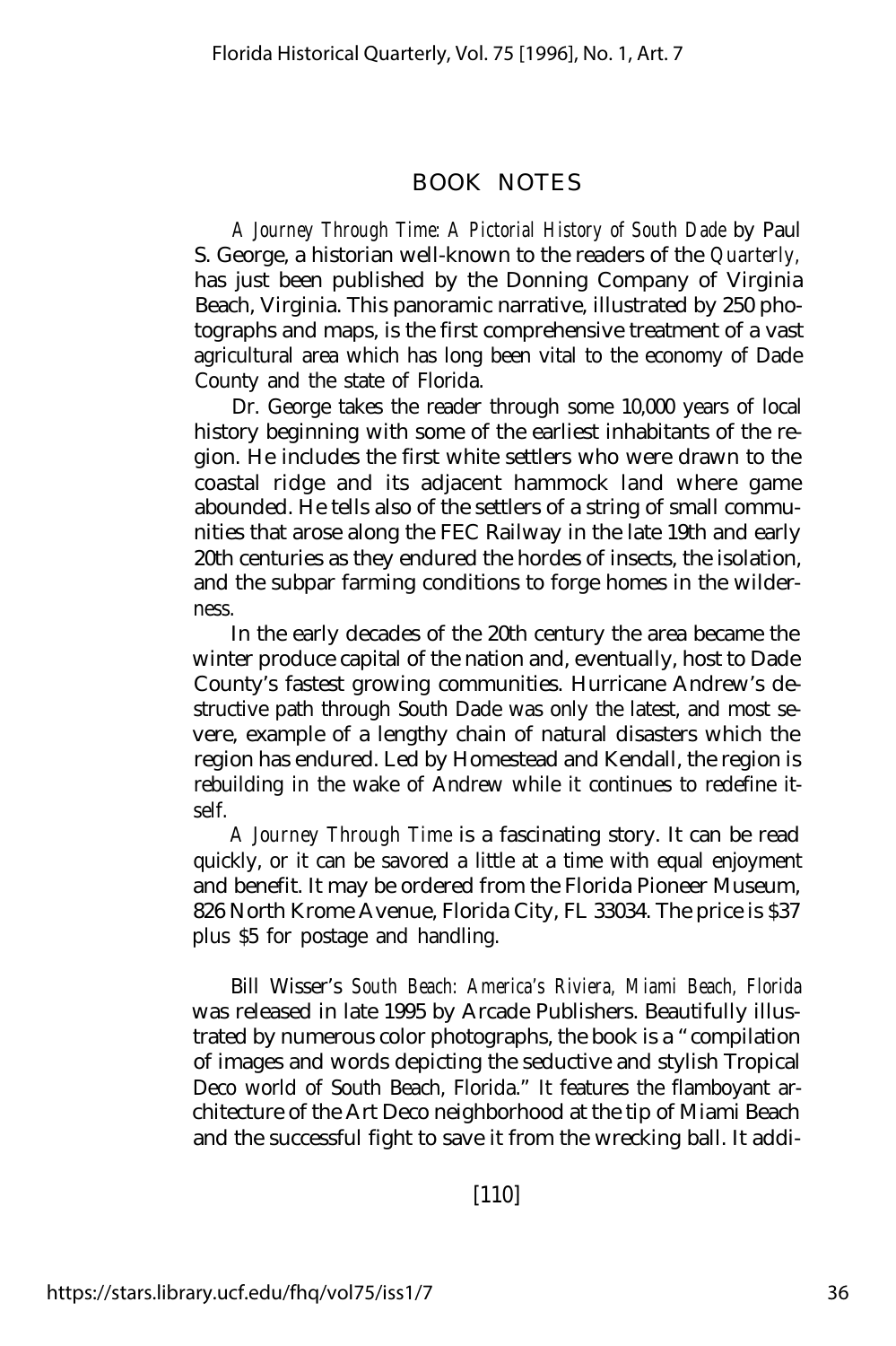BOOK NOTES 111

tionally takes the reader inside the exotic and sometimes outrageous art, fashion, and bohemian scenes that have made this historic neighborhood one of the hippest and most exciting cities in the world today.

*South Beach* may be ordered from Arcade Publishers, 141 Fifth Avenue, New York, NY 10010, or by FAX at 212-353-8148. The price is \$21.95.

*Fisherfolk of Charlotte Harbor, Florida* was written by Robert F. Edic and published by the Institute of Archaeology and Paleoenvironmental Studies at the University of Florida with the assistance of the Bureau of Historic Preservation, Division of Historical Resources, Florida Department of State. It is a comprehensive account of a way of life, the people who lived it, the abundant fisheries which sustained it, the natural and manmade problems they encountered, and the ways the fishery resources of the area have been altered by the modern world. In his preparation for the book, Robert Edic spent more than 10 years collecting oral histories of the fisherfolk. His work is both a history of the people of a certain place and a warning that the vanishing traditional ways heralds more profound and far-reaching changes to our natural world.

*Echoes of Yesterday* by Louise Ball Caccamise traces the history of DeLand, Florida's public library for 83 years from its simple beginning in 1912 to its present home in 1995 in a \$2,000,000 building. The story begins at the time when Henry DeLand, founder of the town, had been deceased just four years and his daughter, Helen, was still a frequent visitor. A blacksmith shop and an ice house were important businesses in the town. Stetson University set the tone for cultural development and plans for a library were met with enthusiasm.

*Echoes of Yesterday* chronicles events, but also commemorates librarians, library boards, Friends of the Library, and benefactors. The individual biographies of more than 300 people are included. Fully documented and indexed, the book includes more than 70 photographs and an appendix of important documents. Written by a retired librarian, this hard cover book was published by Luthers and printed at E. O. Painter Printing Co. It is available from the author at P. O. Box 241, DeLand, FL 32721-0241. The price is \$27.50 plus tax.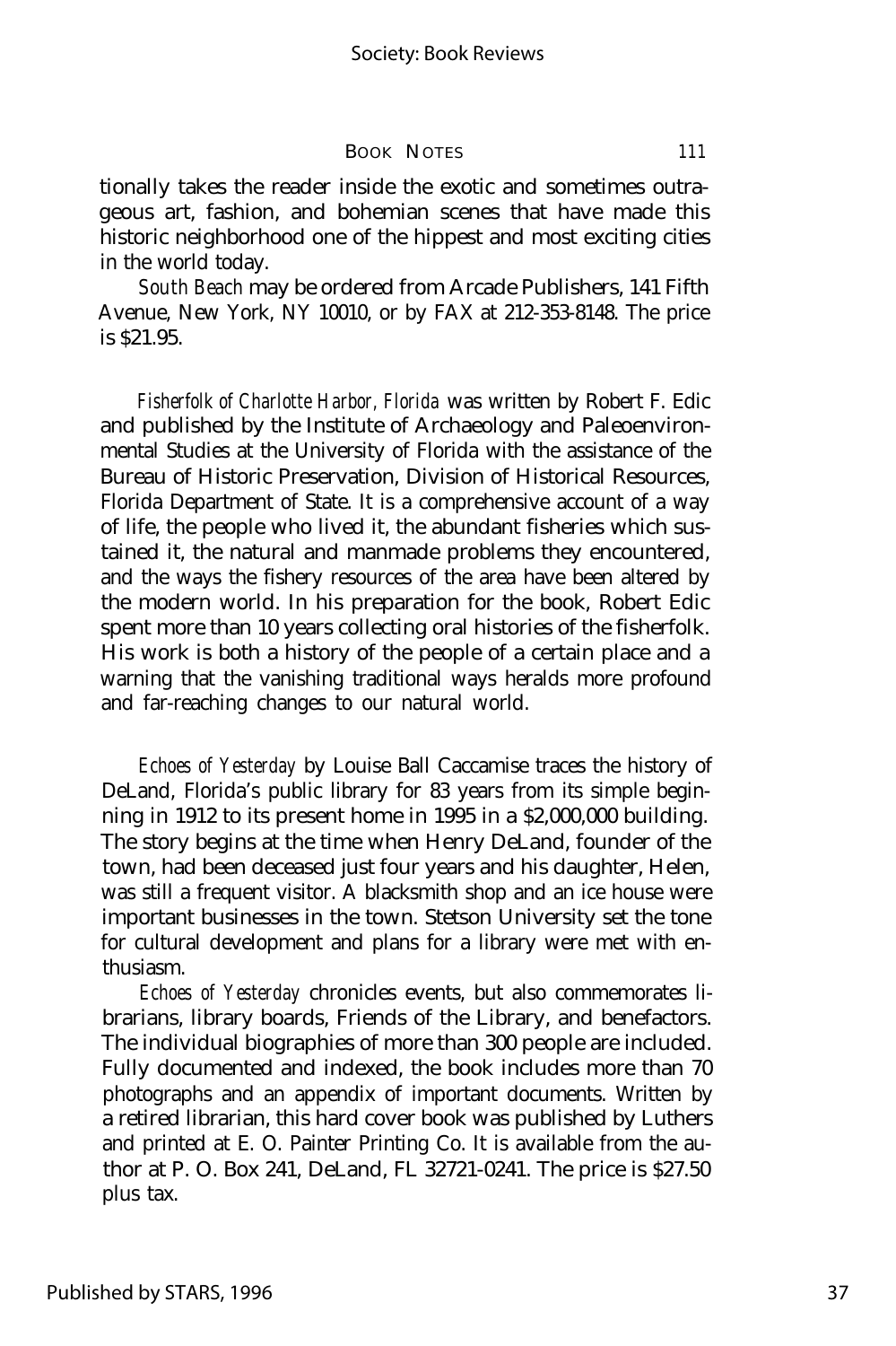Pineapple Press has just released *Tellable Cracker Tales,* a collection of tall tales, nonsense stories, modern fables, and stories from Florida history by Annette J. Bruce of Eustis, Florida. Annette Bruce grew up in a large family where daily stories were the norm. She co-founded The Florida Storytellers Guild, The Florida Storytelling Camp, and The Cracker Storytelling Festival. She has received awards from the Florida House of Representatives and the Department of State. Her *Tellable Cracker Tales* is filled with colorful characters living their lives amid the rich landscapes of old Florida. Each story is accompanied by tips for telling, suggested audience, and approximate telling time to make it easy to start your own storytelling tradition. The book is published in the belief that these stories are as much fun to read as they are to tell or hear.

*Tellable Cracker Tales* is available in paperback for \$8.95 and in hardcover for \$14.95. It can be found in bookstores or may be ordered directly from the publisher by calling l-800-PINEAPL (746- 3275).

Kathryn E. Holland Braund's *Deerskins and Duffels: Creek Indian Trade with Anglo-America, 1685-1815* was originally published by the University of Nebraska Press in 1993 and was reviewed in Volume LXXII, No. 4 (April 1994) of the *Quarterly* by John R. Finger. It is now available in paperback from the same press. The price is \$15.00.

Albert E. Cowdrey's *This Land, This South: An Environmental History,* originally published by the University Press of Kentucky in 1983, was reviewed in Volume LXIII, No. 1 (July 1984) of the *Quarterly.* A revised edition of this important work has just been released by the same press. It is available in cloth cover for \$32.95 and paperback for \$14.95.

*A History of Ten Baptist Churches of Which the Author Has Been Alternately a Member* was first published in the 1820s by John Taylor, a pioneer Baptist farmer-preacher. It has long been recognized as an indispensable source for first-hand information about the religious life of the early American frontier. In the book Taylor recounted the experiences of Baptists in Virginia who championed the cause of liberty. He then chronicled the movement of many of those Baptists to the wilderness of central and northern Kentucky where their church communities both struggled and flourished. *Baptists*